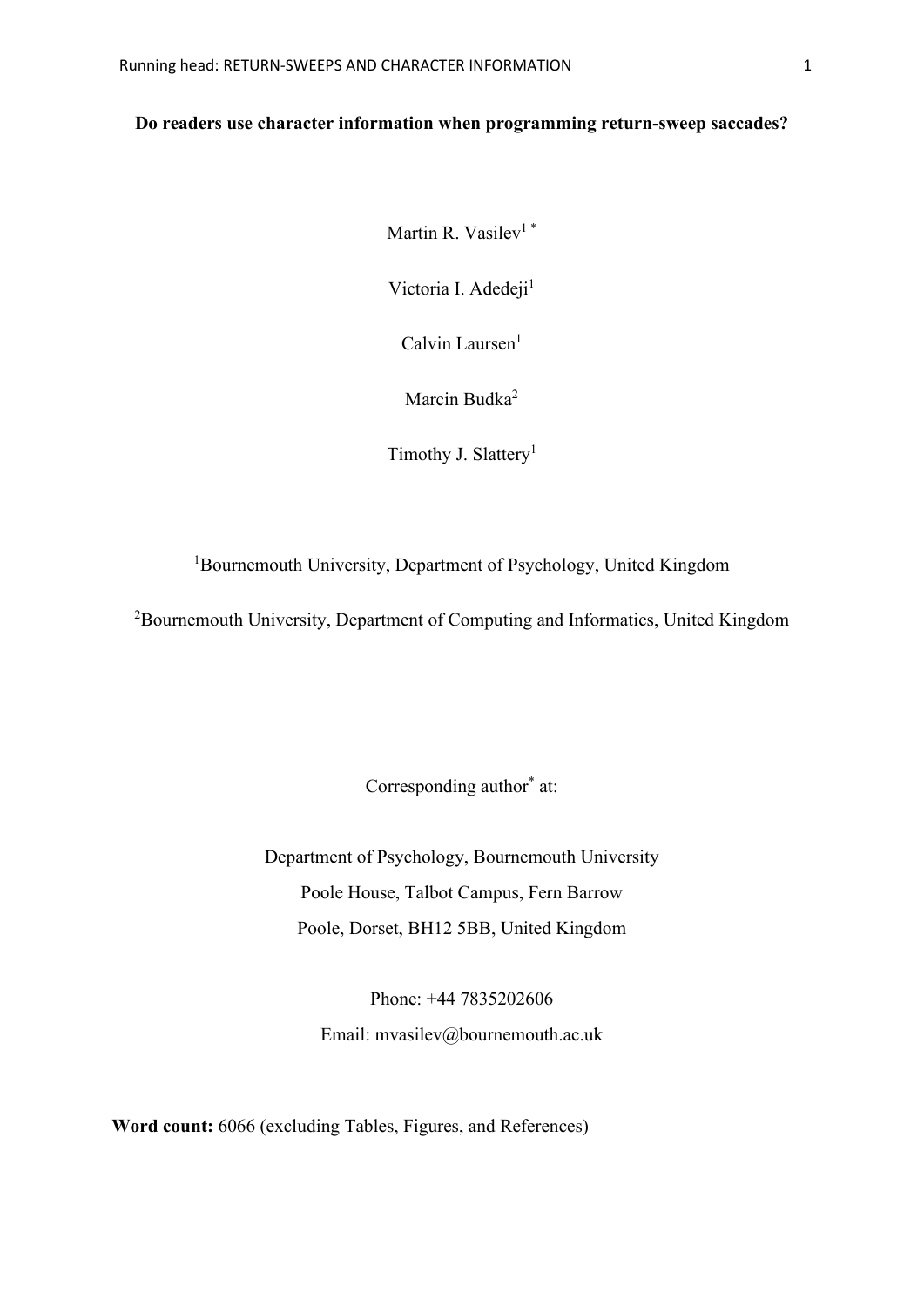#### Abstract

Reading saccades that occur within a single line of text are guided by the size of letters. However, readers occasionally need to make longer saccades (known as return-sweeps) that take their eyes from the end of one line of text to the beginning of the next. In this study, we tested whether return-sweep saccades are also guided by font size information and whether this guidance depends on visual acuity constraints. To do this, we manipulated the font size of letters (0.29 vs 0.39º per character) and the length of the first line of text (16 vs 26º). The larger font resulted in return-sweeps that landed further to the right of the line start and in a reduction of corrective saccades compared to the smaller font. This suggests that font size information is used when programming return-sweeps and corrective saccades. Returnsweeps in the longer line condition landed further to the right of the line start and the proportion of corrective saccades increased compared to the short line condition. This likely reflects an increase in saccadic range error with the increase in saccade size. Critically, however, there was no interaction between font size and line length. This suggests that when programming return-sweeps, the use of font size information does not depend on visual acuity at the saccade target. Instead, it appears that readers rely on global typographic properties of the text in order to maintain an optimal number of characters to the left of their first fixation on a new line.

Keywords: reading, eye-movements, font size, saccade planning, return-sweeps Word count: 249 words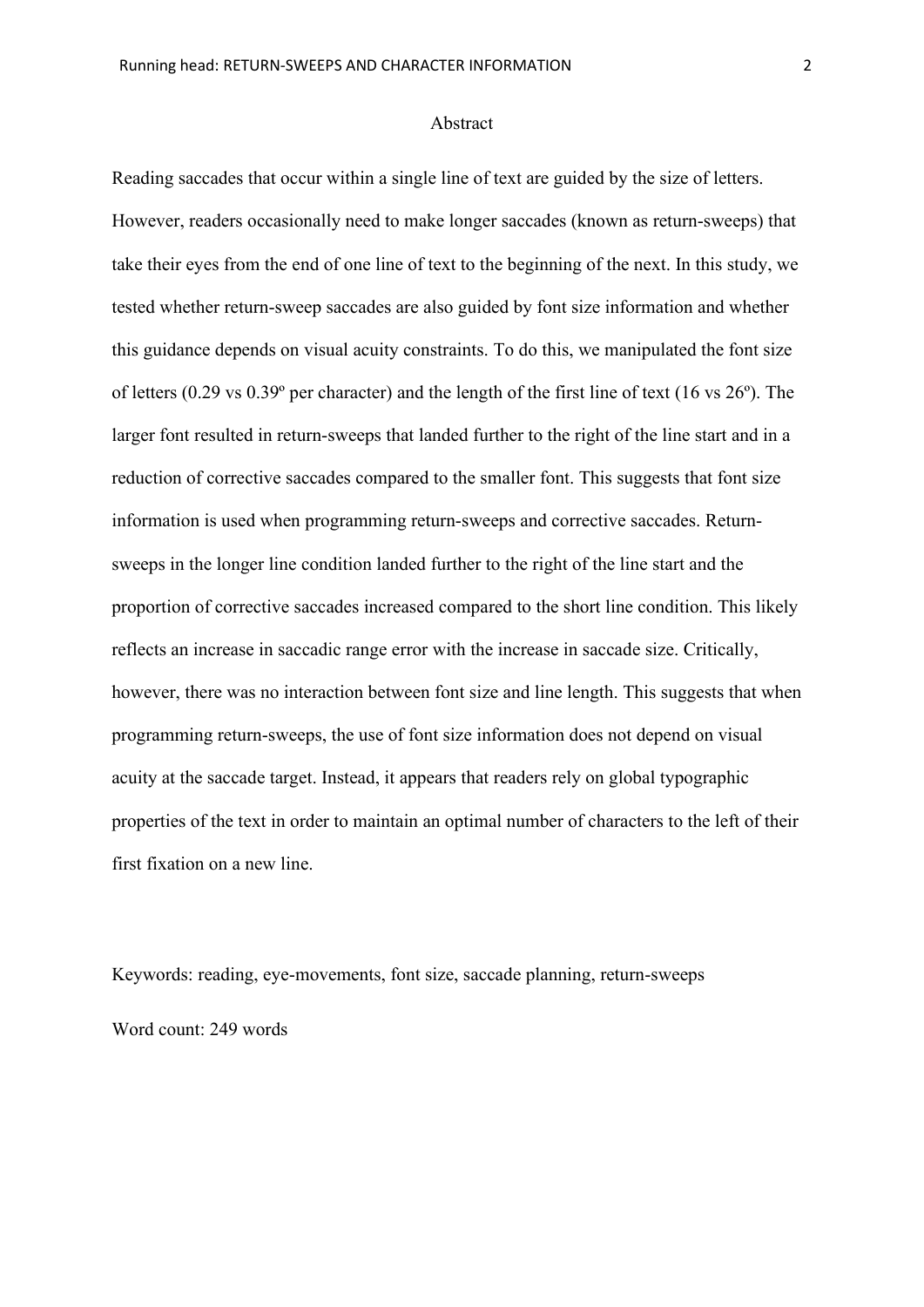Return-sweeps are the largest saccades during reading. Their function is to move gaze from the end of one line of text to the beginning of the next (Rayner, 2009). While returnsweeps are common in everyday reading, their planning is not well understood as most eyemovement studies of reading have used single-line sentences where return-sweeps are absent. Consequently, it is unclear whether return-sweeps and saccades that occur within a single line (i.e. intra-line saccades) are guided by the same oculomotor principles. For example, intraline saccades are guided by the number of characters they travel rather than some relative distance in degrees per visual angle (Morrison & Rayner, 1981; O'Regan, 1983). However, as return-sweeps traverse a much larger distance, it is not clear if character information is as reliable a targeting cue. Here, we investigated whether return-sweeps are guided by character information like intra-line saccades, and whether the use of such information is modulated by visual acuity constraints.

#### **Intra-line Saccades**

Most reading saccades are intra-line, as they begin and end within the same line of text. Intra-line saccades are usually about 7-8 characters long (Rayner, 1978; Yang & Vitu, 2007). These saccades are thought to target the centre of words- also known as the *optimal viewing position* (OVP)[1](#page-2-0) (McConkie, Kerr, Reddix, & Zola, 1988; O'Regan, 1992; O'Regan & Levy-Schoen, 1987). The OVP is the fixation location that facilitates word recognition the most (Rayner, 2009). However, initial fixations usually land a little to the left of the word's centre (McConkie et al., 1988; Rayner, 1979; Vitu, O'Regan, & Mittau, 1990). This is known of as the *preferred viewing location* (PVL) effect (Rayner, 1979). The PVL may occur because readers aim for the OVP, but undershoot this location due to saccadic range error (McConkie et al., 1988). This saccade targeting mechanism has been implemented in most

<span id="page-2-0"></span> $1$  This location was originally called the "convenient viewing position" (O'Regan, 1981).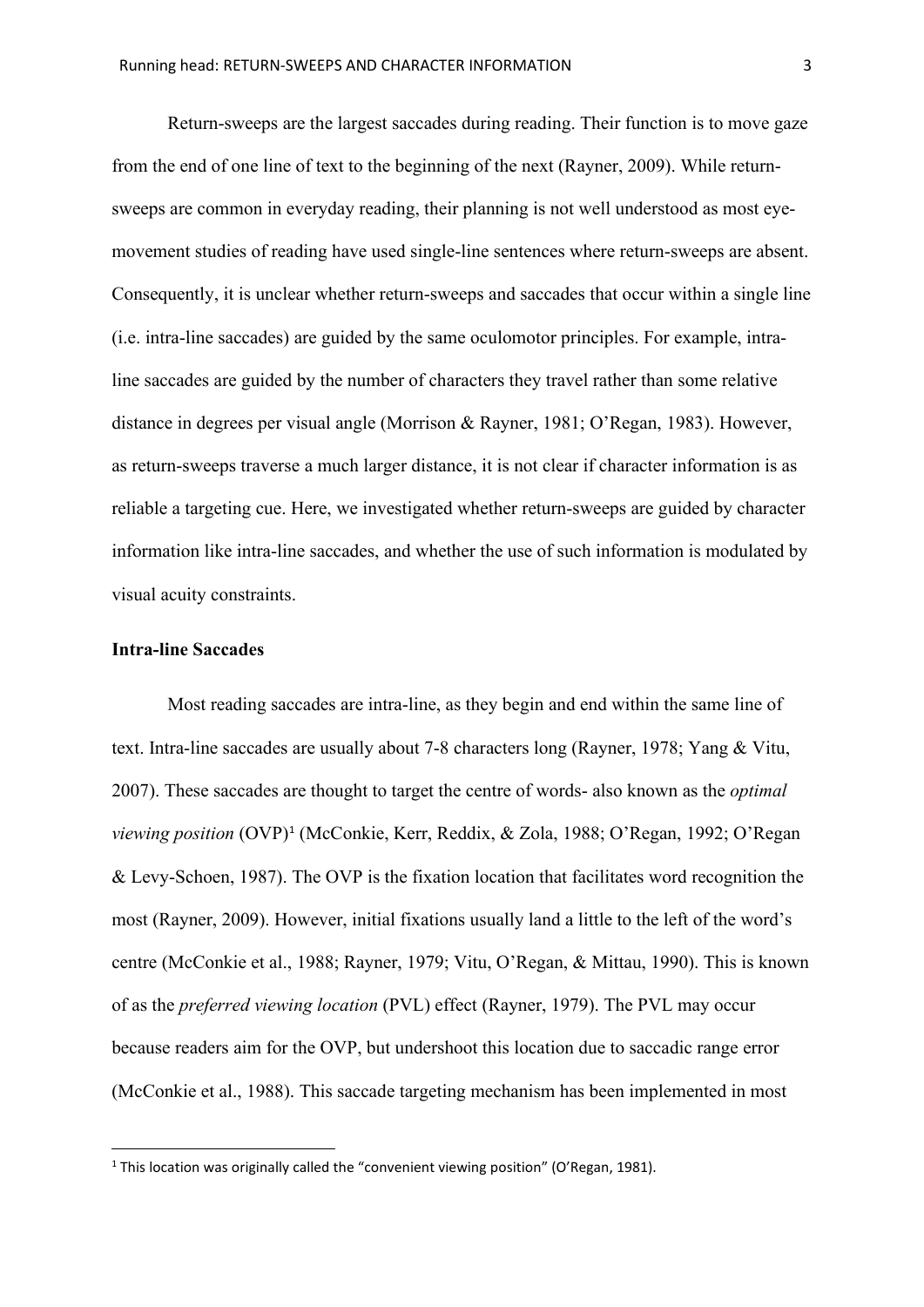recent models of eye-movement control during reading (e.g., Engbert, Nuthmann, Richter, & Kliegl, 2005; Reichle, Warren, & McConnell, 2009; Snell, van Leipsig, Grainger, & Meeter, 2018).

Research has shown that saccade length in alphabetical languages is guided by the number of letters that the eyes travel rather than distance in visual angle (but see Shu, Zhou, Yan, & Kliegl, 2011; Yan, Zhou, Shu, & Kliegl, 2015 for potential differences in nonalphabetic scripts). For example, Morrison and Rayner (1981) changed the viewing distance of the text so that the width of each letter was 0.35º, 0.47º or 0.69º. They found that the amplitude of intra-line saccades remained the same in terms of the number of characters traversed. This finding was later replicated by O'Regan (1983) using a similar method. These results suggest that readers adjust the absolute size of their saccades in visual angle to match the size of letters in the text.

Studies that directly manipulated the font size of text have confirmed these results. For instance, Bullimore and Bailey (1995) found that the forward saccade length in letters remained relative constant with increasing font size when subjects with normal vision read a text chart. Similarly, Beymer, Russel, and Orton (2008) used a Verdana font that ranged from 10 to 14 pt. in size. They also found that saccade length in letters was not influenced by font size. Additionally, Miellet, O'Donnell, and Sereno (2009) reported that parafoveal magnification of the upcoming text did not influence saccade length in letters compared to reading without magnification, which also suggests that intra-line saccades are guided by character information. Saccade length has also been shown to scale with the amount of spacing used between letters and words even when the letters themselves remain the same size (Slattery & Rayner, 2013; Slattery, Yates, & Angele, 2016).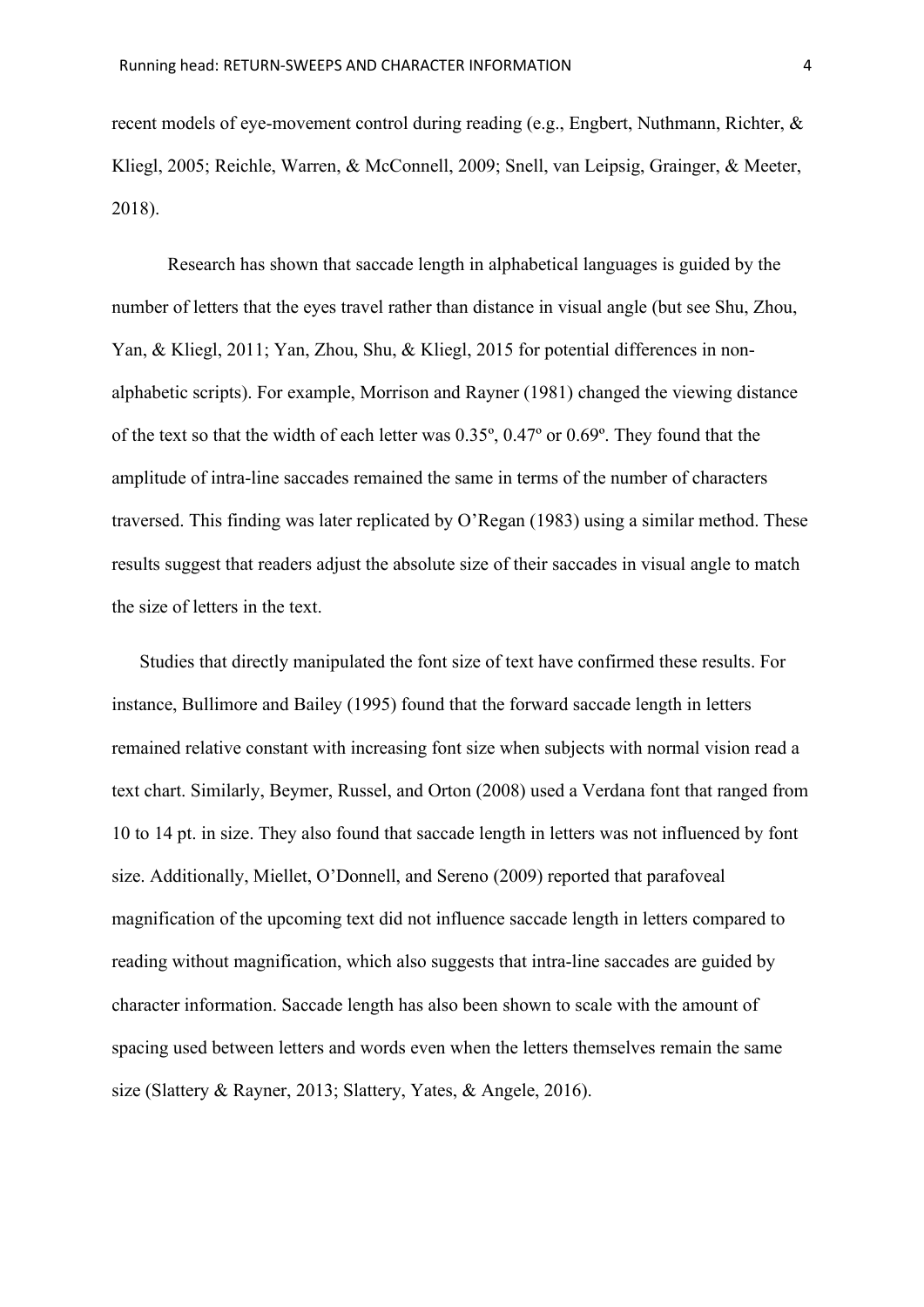However, there is some evidence suggesting that saccade length in letters could be mildly influenced by font size. Franken, Podlesek, and Možina (2015) found that saccade length in letters decreased with increasing font size. In their study, letter sizes ranged from 0.21º to 0.46º and the biggest change in saccade length was observed for the smallest font sizes. Additionally, Yan et al. (2015, Experiment 2) manipulated the font size of German sentences where the letter width was  $0.30^{\circ}$ ,  $0.45^{\circ}$ , or  $0.60^{\circ}$ . They also found that forward saccade length in letters decreased with increasing font size (the largest difference was about a character). These last two studies suggest that it may be an oversimplification to conclude that saccade length in letters is completely independent from font size. Nevertheless, all studies consistently show that there is a strong saccadic adaptation to font size where the absolute saccade length in visual angle becomes larger with bigger fonts in order to match the larger size of letters. This clearly suggests that intra-line saccades are guided by font size information.

#### **Return-sweep Saccades**

Return-sweeps move gaze from the end of one line of text to the beginning of the next. They travel much farther than intra-line saccades, typically some 30-70 characters. Returnsweeps are usually launched 4-6 characters from the end of the previous line (Hofmeister, Heller, & Radach, 1999; Parker, Slattery, & Kirkby, 2019) and land 5-8 characters from the beginning of the new line (Hofmeister, 1998; Parker, Slattery, et al., 2019; Slattery & Vasilev, 2019). One important factor that influences return-sweeps is line length. With longer lines, readers tend to land further to the right from the line start (Hofmeister et al., 1999). This rightward shift in landing positions likely results from increased saccadic error, as longer saccades are more likely to undershoot their target (Bartz, 1967; Henson, 1979).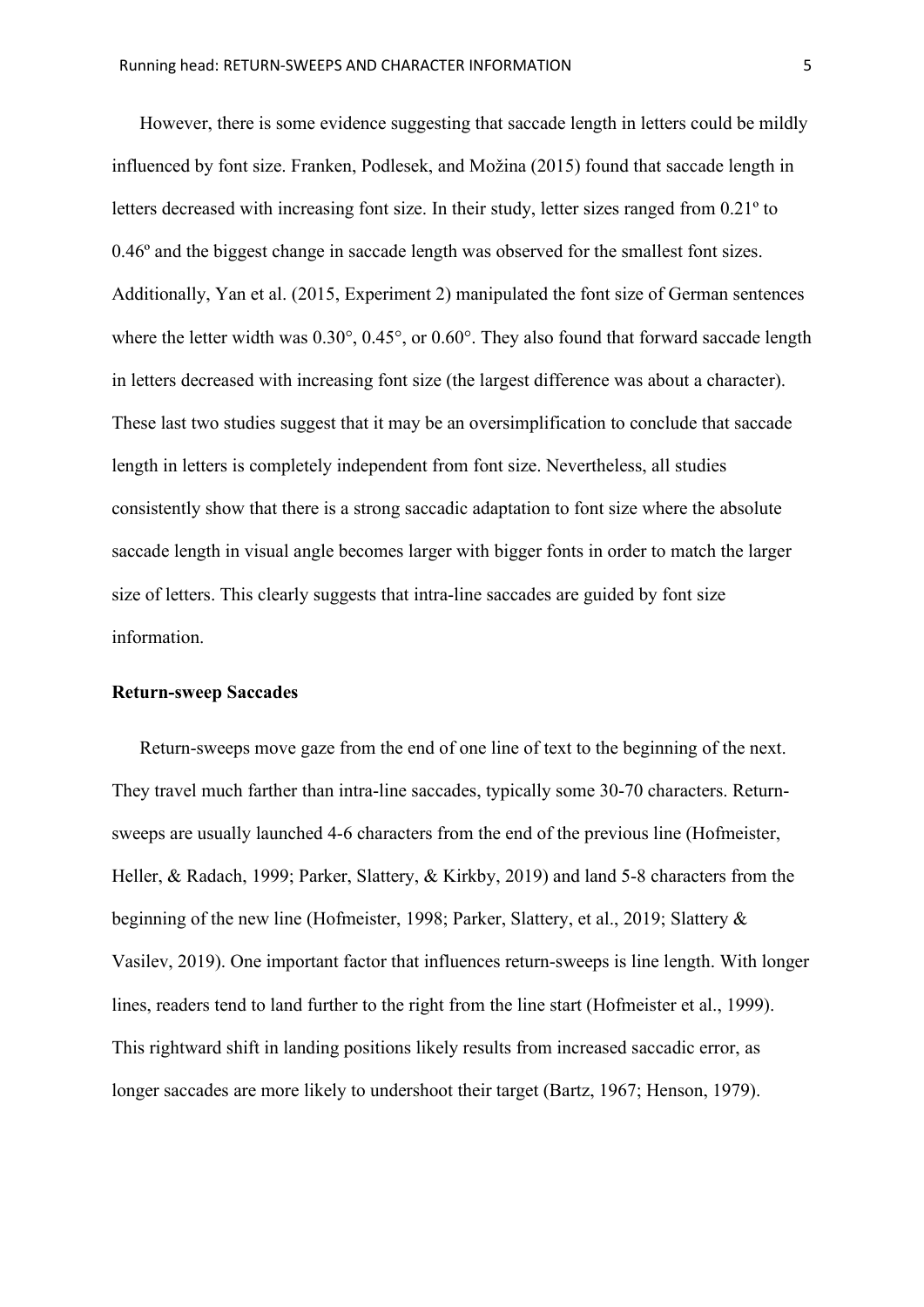Saccadic undershoot appears to be a basic aspect of the oculomotor system as long saccades are often followed by a shorter corrective saccade (Becker, 1972). For example, Becker and Fuchs (1969) noted that long saccades typically travel about 90% of the distance to the target and that a second, corrective saccade usually covers the remaining 10%. Most return-sweeps are long saccades and often fail to reach the beginning of the new line at once (Andriessen & de Voogd, 1973). Rather, readers generate a corrective saccade after approximately 40-60% of all return-sweeps (Hofmeister, 1998; Parker, Slattery, et al., 2019; Slattery & Vasilev, 2019). Corrective saccades are more likely to occur with long compared to short previous lines (Hofmeister et al., 1999). This is consistent with evidence showing that the probability of making a corrective saccade increases with greater target distance (Henson, 1979; Hyde, 1959; Weber & Daroff, 1971).

The fixation between a return-sweep and a corrective saccade has been called an *undersweep fixation* by Parker, Kirkby, and Slattery (2017). These fixations are usually much shorter than the average reading fixation and last for approximately 120-160 ms (Hofmeister, 1998; Parker, Slattery, et al., 2019; Slattery & Parker, 2019; Slattery & Vasilev, 2019). Under-sweep fixations were originally thought to be unrelated to text processing and reflect the time needed to program a corrective saccade (e.g., Abrams & Zuber, 1972). However, recent evidence has suggested that readers may acquire useful information during such fixations that can later aid reading (Slattery & Parker, 2019). Additionally, reducing the oculomotor error associated with return-sweeps does not improve reading speed (Slattery & Vasilev, 2019), which further suggests that readers acquire useful information during undersweeps.

While the basic characteristics of return-sweeps are well documented, less is known about what information is used to program such saccades. Intra-line saccades are thought to target words' OVP (McConkie et al., 1988), which is facilitated by the fact that the next word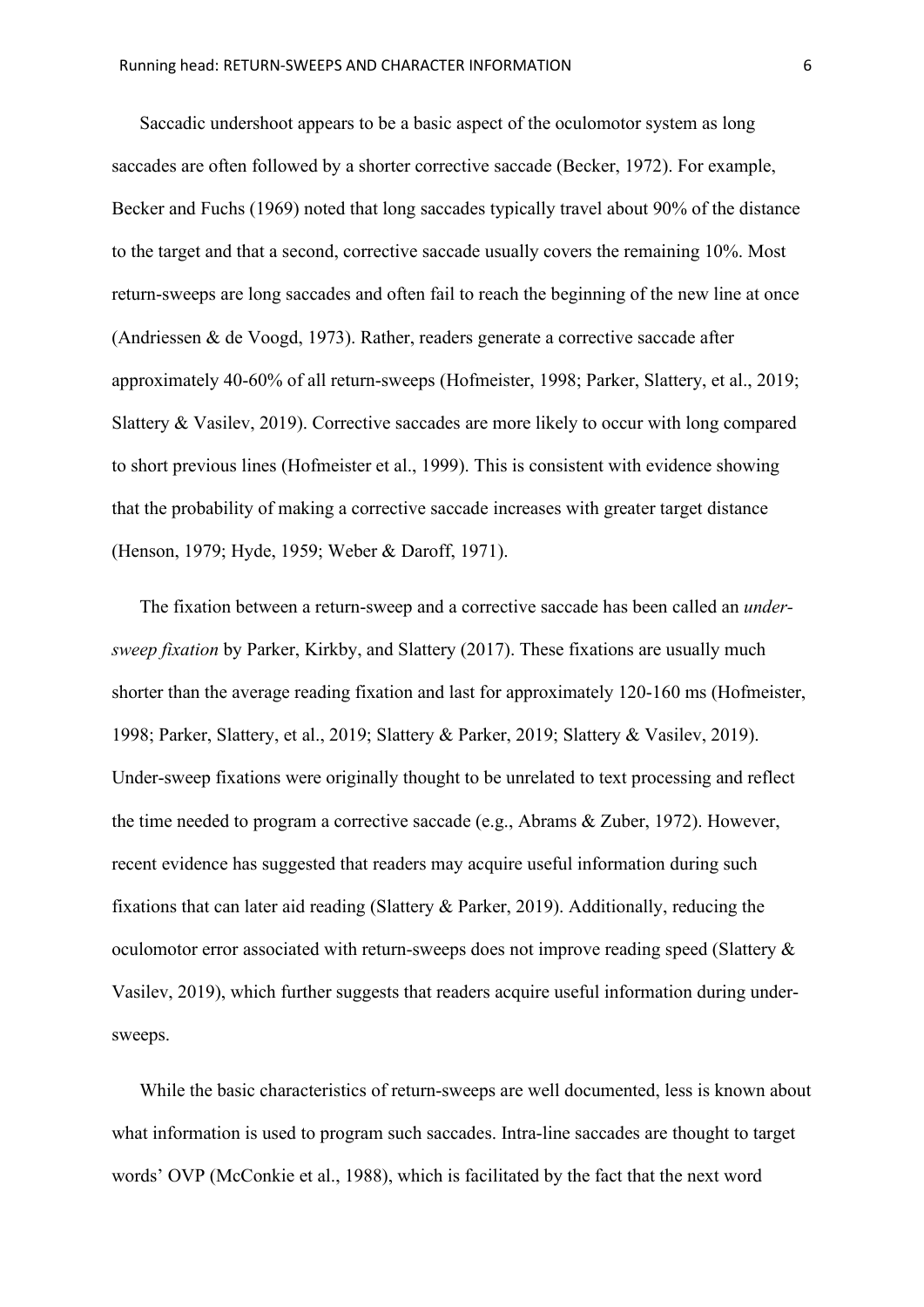usually falls in parafoveal vision. However, return-sweeps are much longer, and their target usually falls well into peripheral vision where acuity is limited. To test whether return-sweeps target the OVP of words similar to intra-line saccades, Slattery and Vasilev (2019) examined how landing positions are influenced by the length of the first word on the line. They found that return-sweep landing positions were not influenced by line-initial word length, even when this word was formatted in bold to make it more prominent. Rather, readers appeared to target the left margin of the new line as landing positions shifted closer to the line start due to the bolding. This suggests that readers rely on different information for targeting returnsweeps than for targeting intra-line saccades.

As noted previously, intra-line saccades are guided by character information. However, there is surprisingly little evidence on how font size influences return-sweeps. To our knowledge, Hofmeister's (1998) Experiment 2 is the only study to address this question. In this experiment, eight participants read a text in four font size conditions that corresponded to letter widths of 0.27, 0.33, 0.39, and 0.44º. Hofmeister found that return-sweep landing positions in visual angle shifted further to the right of the line start with increasing font size. Because there are fewer characters to occupy the same physical area with larger fonts, this rightward shift suggests that return-sweeps may also be influenced by letter information. Additionally, corrective saccade frequency decreased with greater font size. However, the words at the beginnings and endings of lines were not controlled in Hofmeister (1998). This leaves open the possibility that lexical information around the launch and landing sites of return-sweeps was at least partially responsible for the reported effects.

#### **Present Study**

The present study manipulated text size to test whether return-sweep saccades are guided by character information in a similar way to intra-line saccades, and whether the use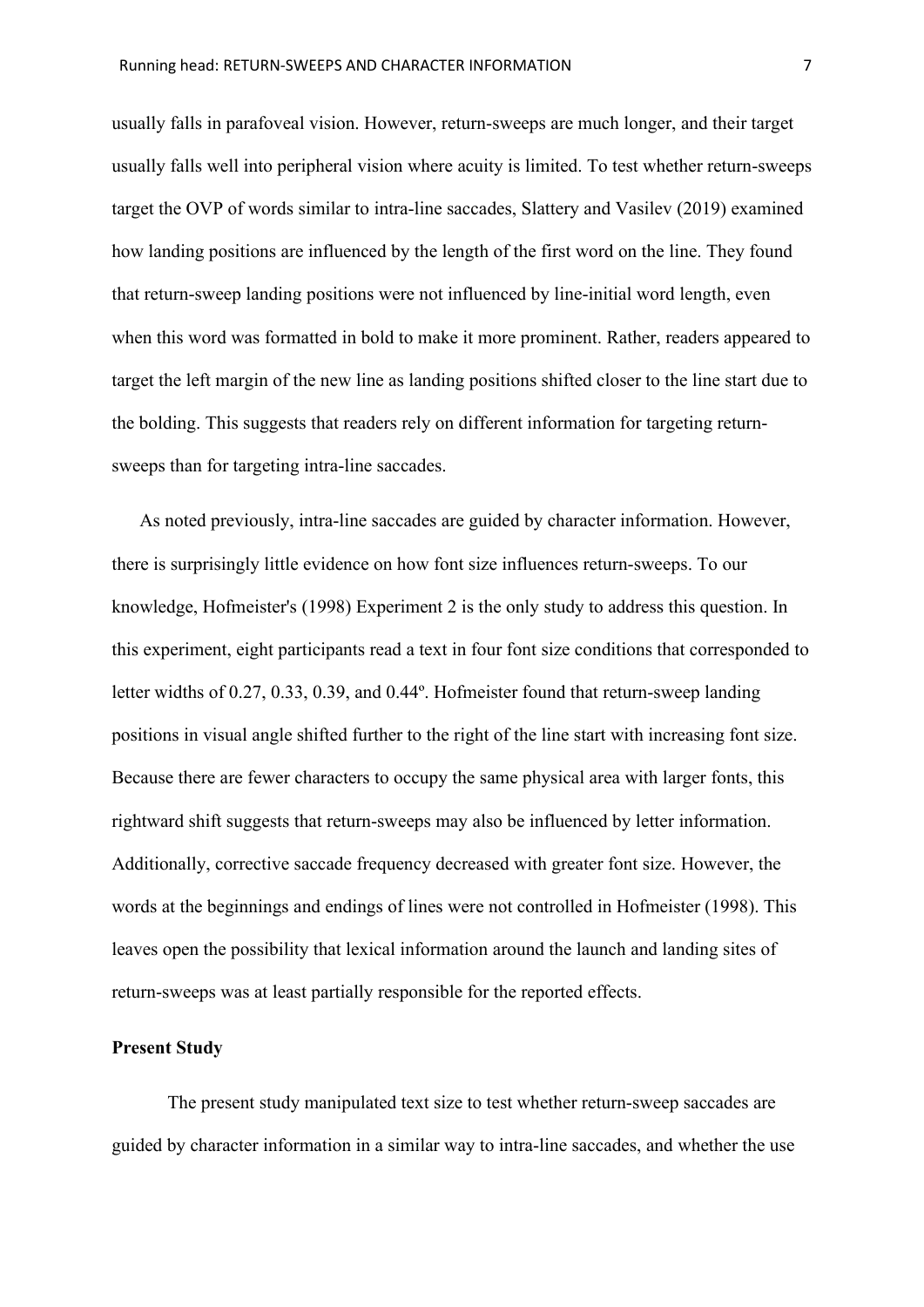of character information depends on visual acuity constraints. This is important as returnsweeps differ from intra-line saccades in ways that could make character information a less reliable targeting cue. First, return-sweep targets usually fall well into peripheral vision and readers do not have the benefit of parafoveally previewing them (Parker, Nikolova, Slattery, Liversedge, & Kirkby, 2019; Parker, Slattery, et al., 2019). Second, readers appear to target an area relative to the left margin rather than the centre of the first word on the next line (Slattery & Vasilev, 2019). Therefore, one plausible saccade targeting strategy would be to ignore global text characteristics and instead focus only on locating the left text margin. This strategy predicts that font size would not influence return-sweep landing positions in visual angle as the left margin remains constant across different font sizes.

A second possibility is that return-sweeps are targeted to place gaze a number of characters to the right of the margin for optimal visual encoding. In this scenario, readers must use global text characteristics such as font size when programming return-sweeps. Therefore, consistent with Hofmeister's (1998) results, their landing positions in visual angle should shift to the right with larger fonts so that gaze would start at a similar character across different font sizes. This would be in line with O'Regan's (1990) "strategy-tactics" theory in which the eyes are guided by a general strategy of scanning the text based on its gross visual characteristics.

To examine the role of visual acuity, we manipulated the length of the line from which readers launch their return-sweeps. With longer lines, visual acuity of the saccade target will be reduced as the target will move further into peripheral vision. If return-sweeps are indeed guided by character information, landing positions may be more strongly influenced by font size with shorter lines as the targets will be closer to the fovea than with long lines. Therefore, if the use of character information depends on visual acuity, the font size effect in landing positions should become smaller with longer lines.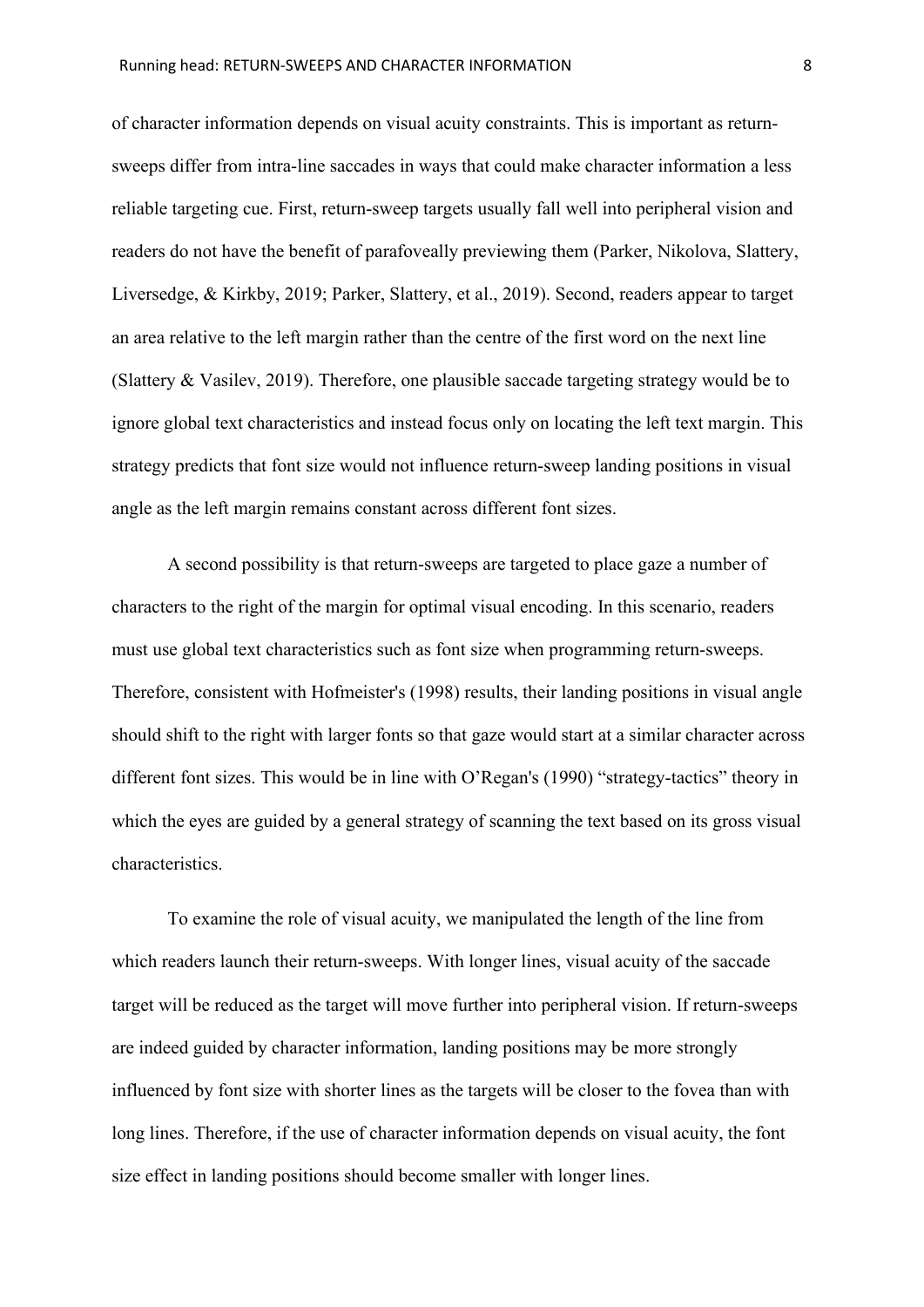To test these questions, a 2 (font size: small [0.29º] vs. large [0.39º]) x 2 (line length: short [16º] vs. long [26º]) within-subject design was used. This manipulation ensures that, for a given line length, both font sizes will subtend the same visual angle but the larger font will have fewer characters than the smaller font. The line length conditions were chosen as to create a sizeable difference in visual acuity and the distance to the saccade target. The full preregistered (https://osf.io/9sngw) hypotheses are presented in Table 1. In addition, we explored whether readers gradually learn to adapt their return-sweep targeting decisions based on exposure to a certain font size. This was done by examining how trial order within each font size block influenced landing positions. We expected that when readers switch from the smaller to the larger font, they will gradually learn to shift their landing position further to the right as the letters will be larger and occupy a greater area. Conversely, we expected the opposite trend to occur for participants starting with the large font block and moving to the small font block.

#### **Method**

#### **Participants**

Sixty-four Bournemouth University students (52 female) participated for course credit. Their average age was 20.05 years (*SD*= 1.42 years; range 18-26 years). All participants were naïve as to the purpose of the experiment and were fluent English readers who reported normal or corrected-to-normal vision and no history of reading disorders. Sixtyone participants were native English speakers while three participants were fluent readers who had used the language for at least five years. The study was approved by the Bournemouth University Research Ethics Committee (ID 25619). Each participant provided informed written consent. The study protocol was pre-registered before data collection (https://osf.io/9sngw).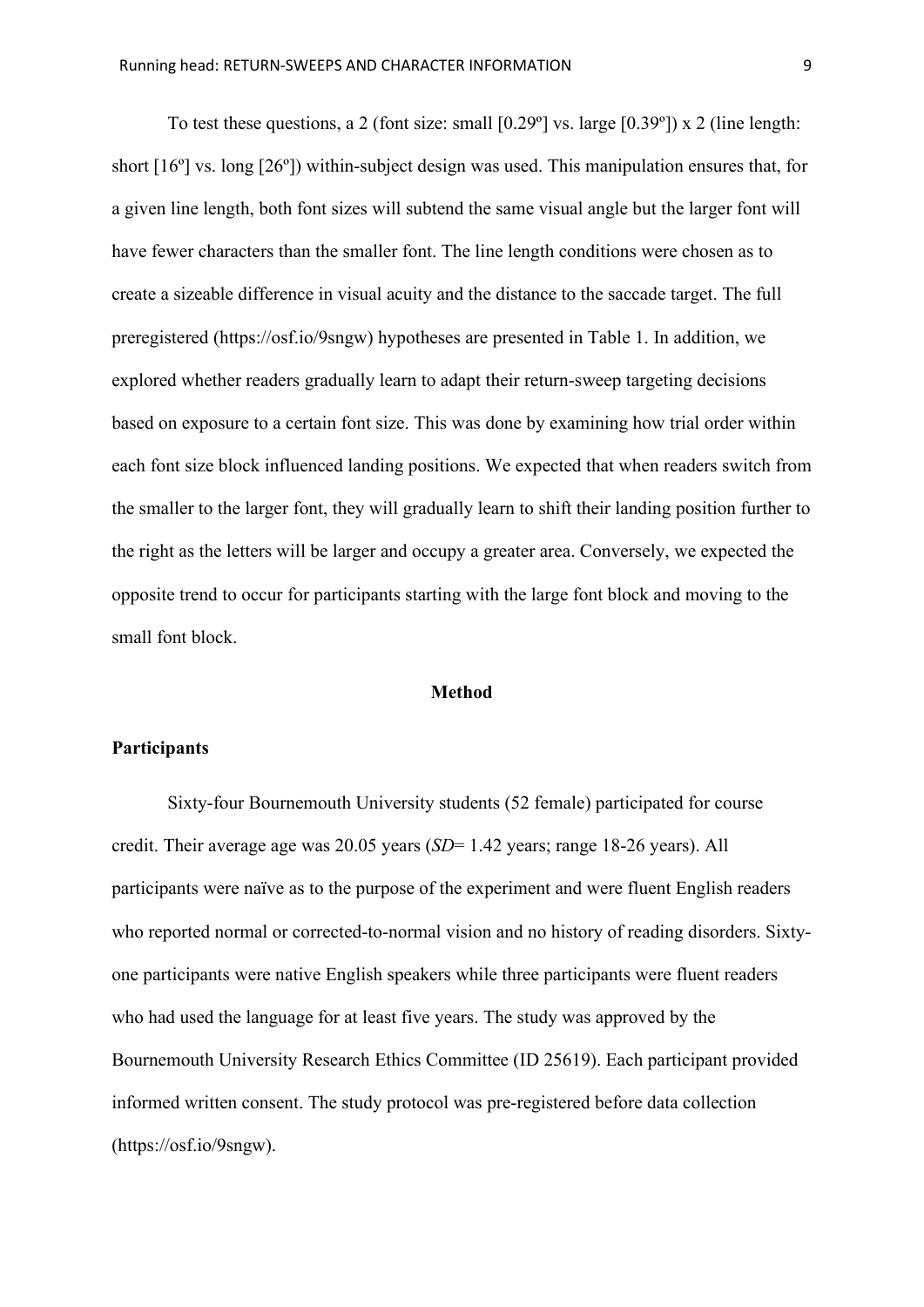# Table 1

*An Outline of All Hypotheses in the Present Study*

| Number                                                                                        | Prediction                                                                                             |  |  |  |
|-----------------------------------------------------------------------------------------------|--------------------------------------------------------------------------------------------------------|--|--|--|
|                                                                                               |                                                                                                        |  |  |  |
| H1                                                                                            | Longer lines should result in return-sweep landing positions shifted further to the right due to       |  |  |  |
|                                                                                               | the increase in saccadic range error.                                                                  |  |  |  |
|                                                                                               | If return-sweeps are guided by visual angle alone, there should be no main effect of font size         |  |  |  |
|                                                                                               | because participants will land at the same location (in visual angle relative to the left margin)      |  |  |  |
| H2                                                                                            | regardless of font size (H2.1). If return-sweeps are at least partially guided by character            |  |  |  |
|                                                                                               | information, then with the larger font the landing position should shift to the right relative to the  |  |  |  |
|                                                                                               | smaller font (H2.2).                                                                                   |  |  |  |
| H <sub>3</sub>                                                                                | If character information plays a role (see H2.2), the font size effect on landing positions should     |  |  |  |
|                                                                                               | become smaller with an increase in line length (i.e., line length by font size interaction). This is   |  |  |  |
|                                                                                               | because, with longer lines, letters at the start of the line will be located further into peripheral   |  |  |  |
|                                                                                               | vision and therefore character information will be a less reliable cue for programming return-         |  |  |  |
|                                                                                               | sweeps.                                                                                                |  |  |  |
|                                                                                               | Because intra-line saccades are targeted towards the words' OVP, the progressive saccade               |  |  |  |
|                                                                                               | length in visual angle should become larger with increasing font size (Slattery & Rayner, 2013;        |  |  |  |
| H <sub>4</sub>                                                                                | Slattery et al., 2016). However, the length of return-sweep saccades should either be shorter          |  |  |  |
|                                                                                               | when fonts are larger (see H2.2), or there should be no difference in return-sweep saccade             |  |  |  |
|                                                                                               | lengths between the font size conditions (see H2.1). This should therefore result in an                |  |  |  |
|                                                                                               | interaction between font size and saccade type (intra-line vs. return-sweep).                          |  |  |  |
|                                                                                               | Based on Hofmeister (1998), we predict that the frequency of corrective saccades will decrease         |  |  |  |
| H <sub>5</sub>                                                                                | in the bigger compared to the smaller font $(H5.1)$ . Additionally, we predict a main effect of line   |  |  |  |
|                                                                                               | length, with greater frequency of corrective saccades for the long compared to the small line          |  |  |  |
|                                                                                               | length (H5.2). This is because there is greater amount of saccadic range error with an increase        |  |  |  |
|                                                                                               | in line length.                                                                                        |  |  |  |
|                                                                                               | If the reduction of corrective saccades with larger fonts $(H5.1)$ , as reported by Hofmeister         |  |  |  |
|                                                                                               | (1998), is due to there being fewer characters to the left of fixation, there should be an             |  |  |  |
| H <sub>6</sub>                                                                                | interaction between line length and font size. This is because, at a given return-sweep landing        |  |  |  |
|                                                                                               | site (in visual angle relative to the left margin), there will be more characters to the left with the |  |  |  |
|                                                                                               | small font than with the large font and this difference will grow larger the further to the right the  |  |  |  |
|                                                                                               | return-sweep lands. With longer lines, landing sites will shift to the right, thereby yielding a       |  |  |  |
|                                                                                               | larger font size effect.                                                                               |  |  |  |
| Note: In the pre-registered protocol, hypothesis H5.2 was repeated by mistake within the text |                                                                                                        |  |  |  |

of Hypothesis H1. Therefore, we have removed the mention of this prediction from H1 and kept it in H5.2 for simplicity.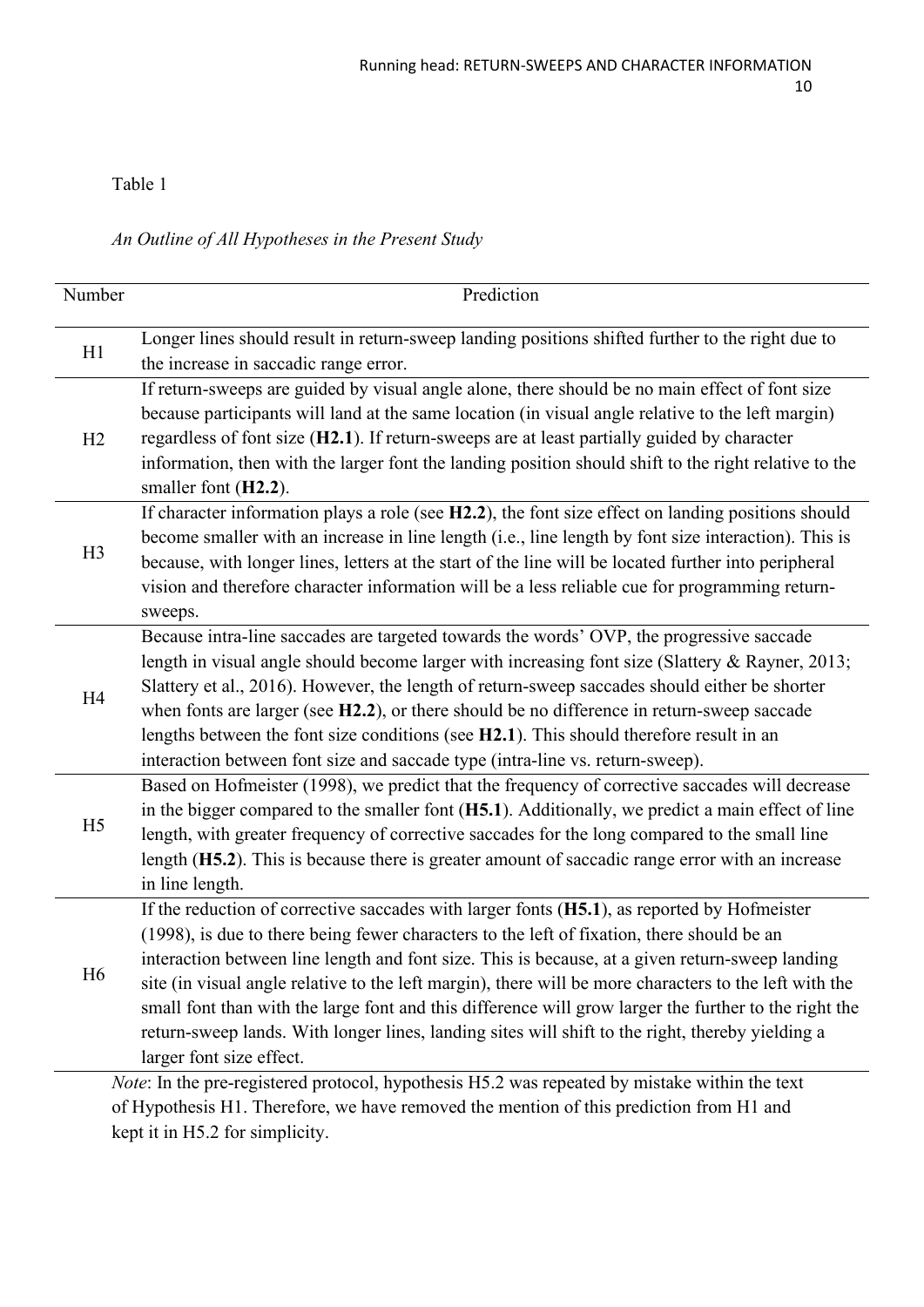The sample size was calculated *a priori* based on a power analysis using the PANGEA software (Westfall, 2015). The expected effect sizes were calculated based on Hofmeister's (1998) Experiments 1-2. The analysis indicated that at an alpha level of 0.05, 64 participants were needed to achieve 80% power (Cohen, 1988) of detecting the smallest effect size (*d*= 0.325).

#### **Materials and Designs**

The stimuli consisted of 100 declarative sentences (see Figure 1). Each sentence appeared on two lines. The experiment had a 2 x 2 within-subject design with *font size* (small vs large) and *line length* (short vs long) as the factors. In the small font condition, the width of all characters was 12 pixels (0.295º). In the large font condition, the width of all characters was 16 pixels (0.394º). The first line of text was 16º in the short line condition and 26º in the long line condition. When constructing each item, a maximum deviance of  $\pm 0.5^{\circ}$  was allowed in both line length conditions; as such, the average line length across all items was 15.97º for the short line condition and 26.02º for the long line condition.

The two independent variables were manipulated by changing the number of letters on the first line. Care was taken to ensure similar sentence meanings across the four conditions. The first and last four words on the first line were held constant across the four conditions. This ensured that readers processed the same words when they were about to make a return-sweep. The first line of text contained on average 54 characters in the smallfont/ short-line condition (7 to 13 words; *M*= 10.12 words), 41 characters in the large-font/ short-line condition (6 to 10 words; *M*= 7.91 words), 88 characters in the small-font/ longline condition (11 to 21 words;  $M= 15.71$  words) and 66 characters in the large-font/longline condition (9 to 16 words; *M*= 12.26 words). The second line was identical in all experimental conditions and contained on average 50 characters (5 to 14 words; *M*= 8.67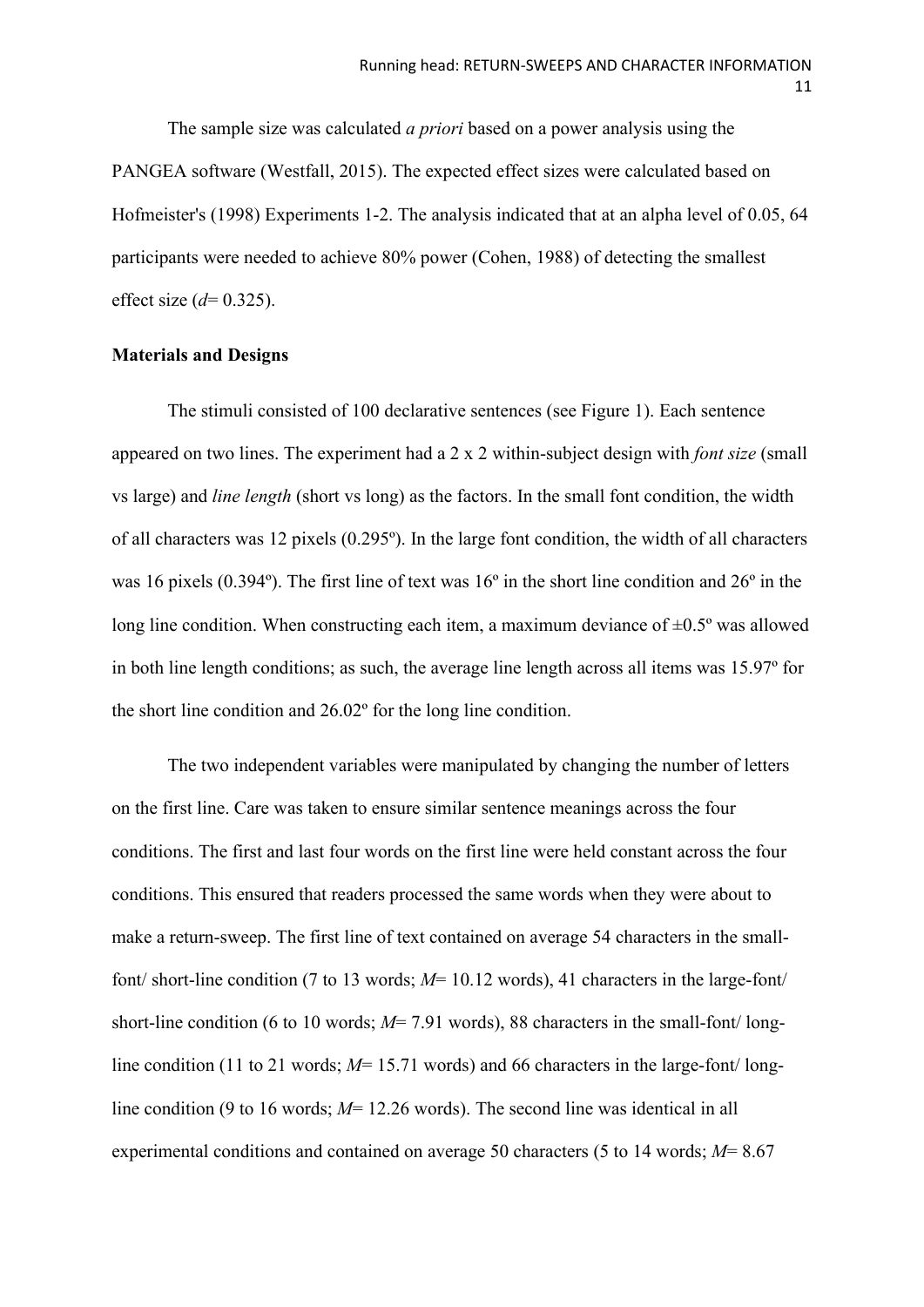words). The assignment of conditions to sentences was Latin-square counter-balanced across participants. The two font size conditions were blocked, and block order was counterbalanced across participants. The items within each block appeared in a pseudo-random order.

```
a) small-font/ short-line
```
The three musicians organised a tour last year to meet their fans and celebrate the release of their new studio album.

```
b) Large-font/ short-Line
```
The two DJs did a tour last year to meet

their fans and celebrate the release of their new studio album.

c) small-font/ long-line

The three award-winning musicians decided to organise a national tour last year to meet their fans and celebrate the release of their new studio album.

#### d) Large-font/ Long-Line

The award-winning DJs organised a national tour last year to meet

their fans and celebrate the release of their new studio album.

*Figure* 1. An example sentence used in the four experimental conditions. The line length manipulation occurred only on the first line.

# **Apparatus**

Eye-movements were recorded with an SR Research EyeLink 1000 eye-tracker at 1000 Hz. Viewing was binocular, but only the right eye was recorded<sup>[2](#page-11-0)</sup>. Participants' head was stabilised with a chin-and-forehead rest. The text was presented on a Cambridge Research

<span id="page-11-0"></span><sup>&</sup>lt;sup>2</sup> The left eye was recorded for two participants due to tracking problems caused by wearing glasses or contact lenses.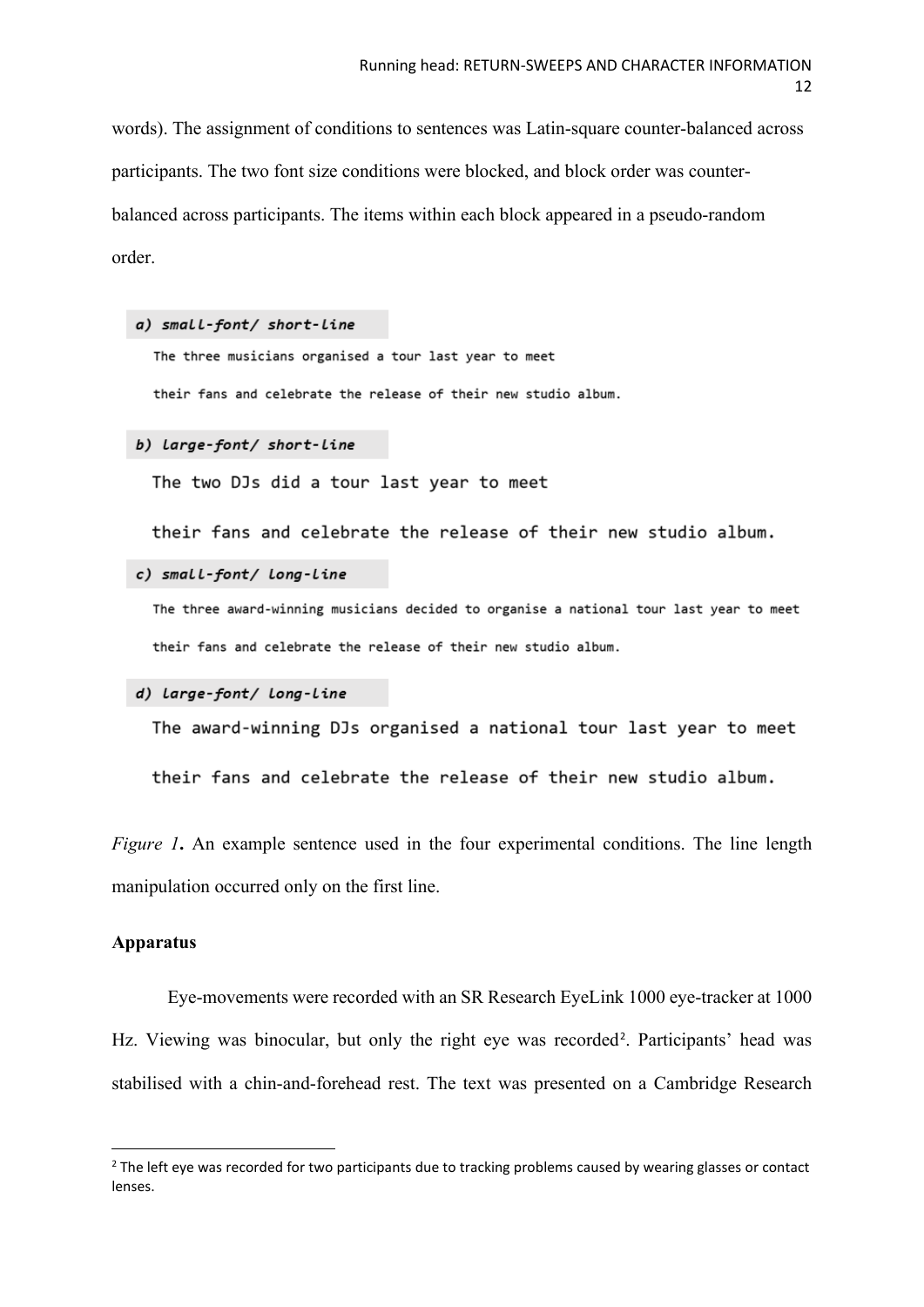Systems LCD++ monitor (resolution: 1920 x 1080 pixels; refresh rate: 120 Hz). The text was formatted in a monospaced Consolas font and appeared as left-aligned black letters over white background. The stimuli were centred vertically and appeared with a 200-pixel offset horizontally with double-spaced lines. The distance between participants' eye and the monitor was 80 cm. At this distance, each letter subtended 0.295º in the small font condition and 0.394º in the large font condition. The experiment was programmed in Matlab R2014a (MathWorks, 2014) using the Psychtoolbox v.3.0.11 (Brainard, 1997; Pelli, 1997) and Eyelink (Cornelissen, Peters, & Palmer, 2002) libraries. The experiment was run on a Windows 7 PC.

# **Procedure**

A 9-point calibration was performed before the experiment. Calibration accuracy was monitored with a drift check before each trial. Participants were recalibrated whenever the error was > 0.4º. The experiment started with six practice trials (three in the small font and three in the large font condition). Each trial started with a black gaze-box centred at the first letter in the sentence. Once the gaze-box was fixated, it disappeared, and the sentence was presented on the screen.

Participants clicked the left button of the mouse to indicate they had finished reading the sentence. After 40% of trials, a True/ False comprehension question was presented, and participants used the mouse to select the correct answer. For example, in the sentence "The three musicians organised a tour last year to meet their fans and celebrate the release of their new studio album.", the question was "The artists celebrated the release of a new album. True/False?". The questions could be answered equally well in all conditions as they were based on information that was shared among them. The experiment lasted about 25-35 minutes and participants took a short break halfway through.

#### **Data Analysis**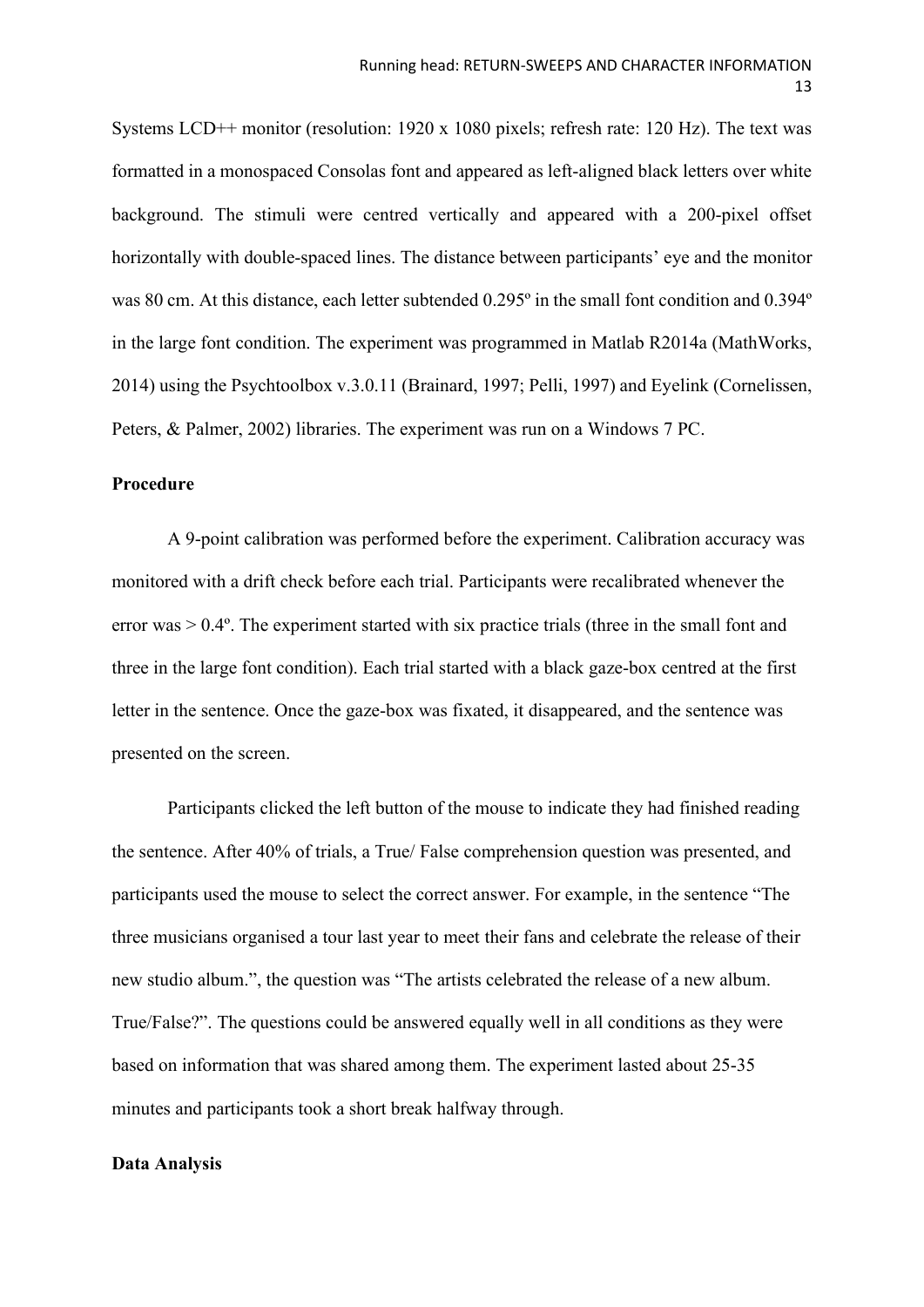Three measures were analysed: 1) landing position of return-sweeps in visual angle relative to the left margin; 2) the probability of making an under-sweep fixation; and 3) length of intra-line and return-sweep saccades. An *under-sweep* was defined as a returnsweep saccade that undershoots the line start and is followed by a corrective saccade to the left (Parker et al., 2017). The data were analysed with (Generalised) Linear Mixed Models ((G)LMMs) using the lme4 package v.1.1-21 (Bates, Machler, Bolker, & Walker, 2014) in the R software v.3.53 (R Core Team, 2019). Sum contrast coding was used for the font size (small font: -1; large font: 1) and line length factors (short line: -1; long line: 1). In the saccade length model, intra-line saccades were codes as -1 and return-sweep saccades were coded as 1. In the landing position and under-sweep probability models, launch site was added as a covariate.

Random intercepts were added for both participants and items (Baayen, Davidson, & Bates, 2008). As indicated in the pre-registration, we planned to add random slopes for font size and line length for both participants and items if the models converged (Barr, Levy, Scheepers, & Tily, 2013). If they did not, we planned to remove slopes until convergence was achieved. The landing position and under-sweep probability models converged only with a random slope of line length for participants and items. The saccade length model converged only with a random slope of font size for participants. The results were statistically significant if the  $|t|/|z|$  values were >2.

Modulation of landing positions by trial order was tested with Generalised Additive Mixed Models (GAMMs) (Baayen, Vasishth, Kliegl, & Bates, 2017; Sóskuthy, 2017; Wieling, 2018; Wood, 2017). GAMMs are an extension of GLMMs where part of the predictors are specified as smooths. These smooths represent the weighted sum of a number of base functions (Baayen et al., 2017). In this model, cubic regression splines were used as the base functions (Sóskuthy, 2017). The addition of smooths makes GAMMs well-suited to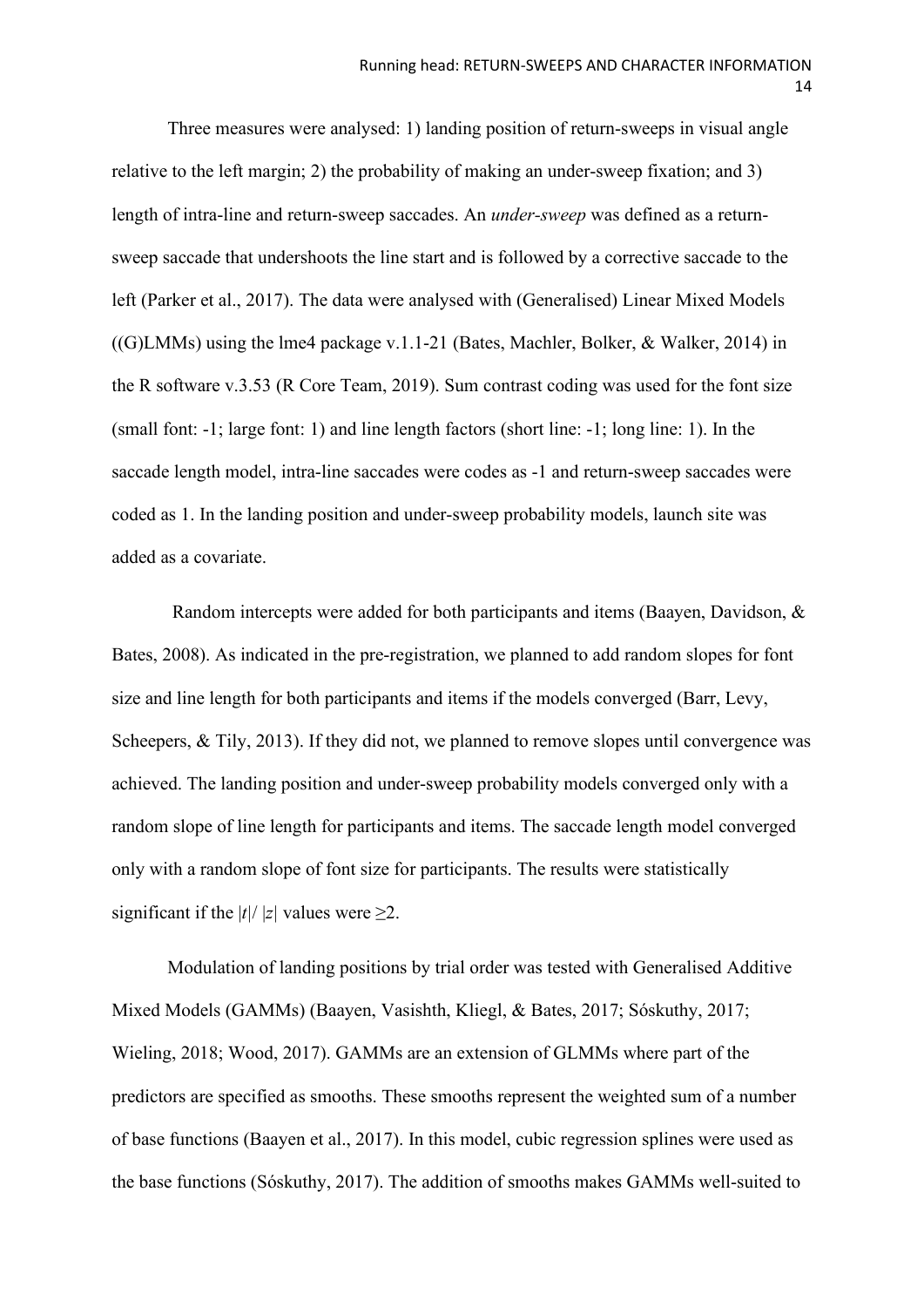model temporally-correlated data, particularly if they exhibit a potentially non-linear relationship. Smooth terms were added for the effect of trial order within blocks, as well as for the by-subject and by-item random intercepts and random slopes. The GAMM models were fit with the "mgcv" v.1.8-26 R package (Wood, 2017) and visualised with the "itsadug" v.2.3 R package (van Rij, Wieling, Baayen, & van Rijn, 2017). The remaining graphs were generated with ggplot2 (Wickham, 2016).

#### **Results**

The mean comprehension accuracy was  $97.9\%$  (SD= 14.4%), indicating that participants understood the sentences. There were no significant differences in comprehension accuracy across the conditions (all  $|z| \leq 0.94$ ). The data were pre-processed manually with EyeDoctor (Stracuzzi & Kinsey, 2009) to align the vertical position of fixations whenever necessary. During the pre-processing, 0.05% of trials were removed due to tracking loss. A further 0.03% were excluded as participants made no return-sweeps on that trial. Additionally, 4.44% of trials were discarded due to blinks occurring on returnsweeps or immediately before or after a return-sweep. Fixations shorter than 80 ms that occurred within 14 pixels (the mean of the two font size conditions) of a temporally adjacent fixation were merged. Any remaining fixations less than 80 ms were discarded<sup>[3](#page-14-0)</sup>. Fixations longer than 1000 ms and their adjacent saccades were removed as outliers (0.03%). This left 95.45% of the data for analysis (6109 trials). Descriptive statistics are shown in Table 2.

<span id="page-14-0"></span> $3$  There were more fixations less than 80 ms for under-sweep (n= 40) compared to accurate-sweep cases (n= 4),  $\chi^2(1)$ = 29.455, p= 5.7x10<sup>-8</sup>. However, keeping these fixations in the data did not change the main results or the conclusions from the analyses.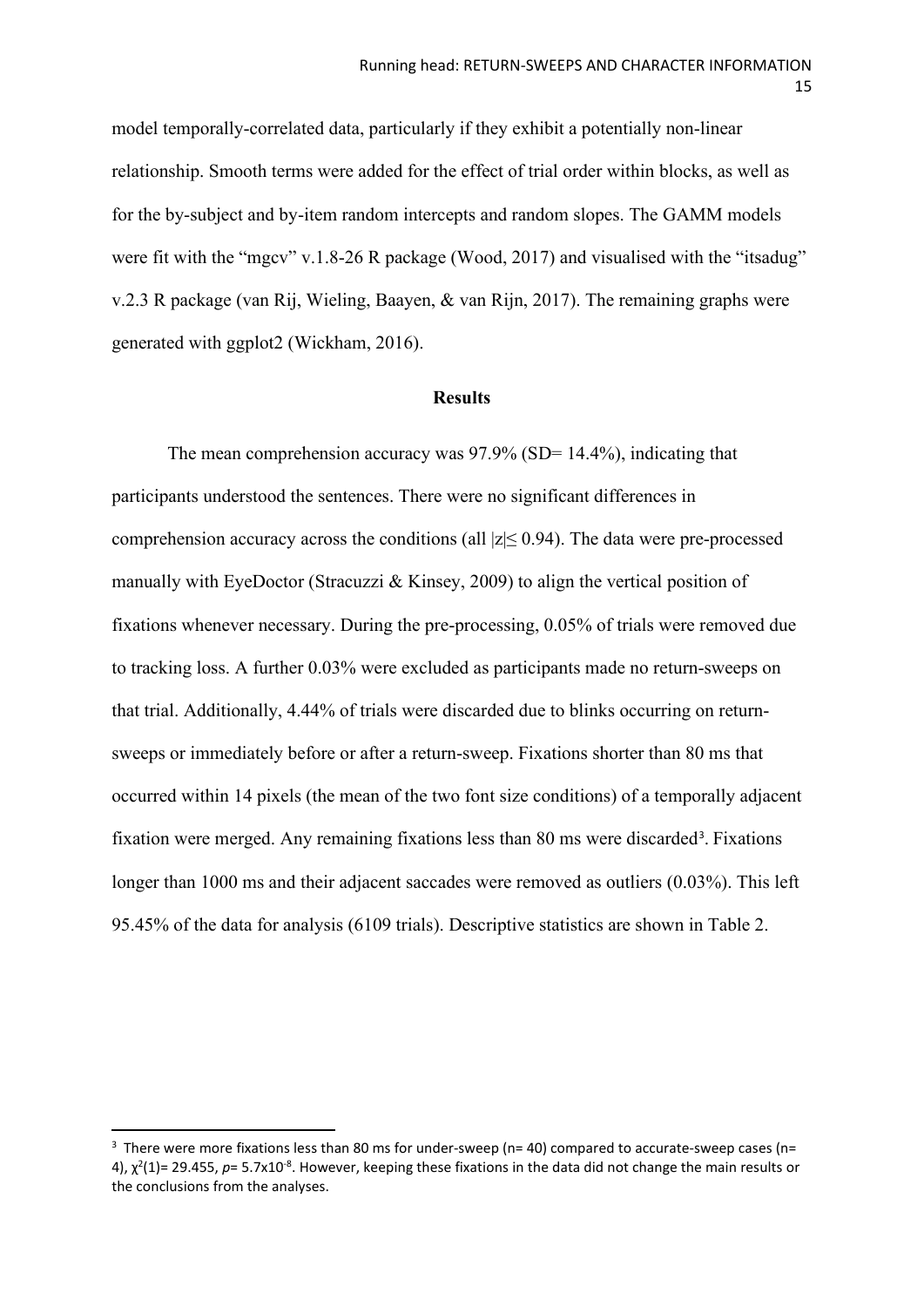## Table 2

| Line length | Font size | Landing        | Under-sweep | Saccade length (deg) |              |
|-------------|-----------|----------------|-------------|----------------------|--------------|
|             |           | position (deg) | probability | Intra-line           | Return-sweep |
| Short       | Small     | 1.05(1.17)     | 0.51(0.50)  | 2.53(1.31)           | 12.5(2.08)   |
| Short       | Large     | 1.38(1.33)     | 0.44(0.50)  | 3.07(1.58)           | 11.7(2.23)   |
| Long        | Small     | 1.99(1.57)     | 0.79(0.41)  | 2.71(1.46)           | 22.3(2.59)   |
| Long        | Large     | 2.34(1.82)     | 0.71(0.45)  | 3.28(1.76)           | 21.5(2.86)   |

*Mean Descriptive Statistics of Saccade Measures in the Experiment (SDs in Parenthesis)*

*Note*: Landing position and saccade length are measured in degrees per visual angle.

# **Landing Position**

The landing position results are illustrated in Figure 2a and the LMM analysis is shown in Table 3. Consistent with **H1**, participants landed further to the right in the long compared to the short line condition (*d*= 0.53). Additionally, consistent with **H2.2**, landing positions shifted further to the right in the large compared to the small font condition (*d*= 0.21). This indicates that character size information is used when programming returnsweeps. The launch site effect was also significant, indicating that return-sweeps that were launched further away from the end of the first line landed closer to the left margin. Critically, however, there was no two-way interaction between font size and line length. Therefore, contrary to **H3,** the use of character information for saccade targeting did not depend on the visual acuity of the target.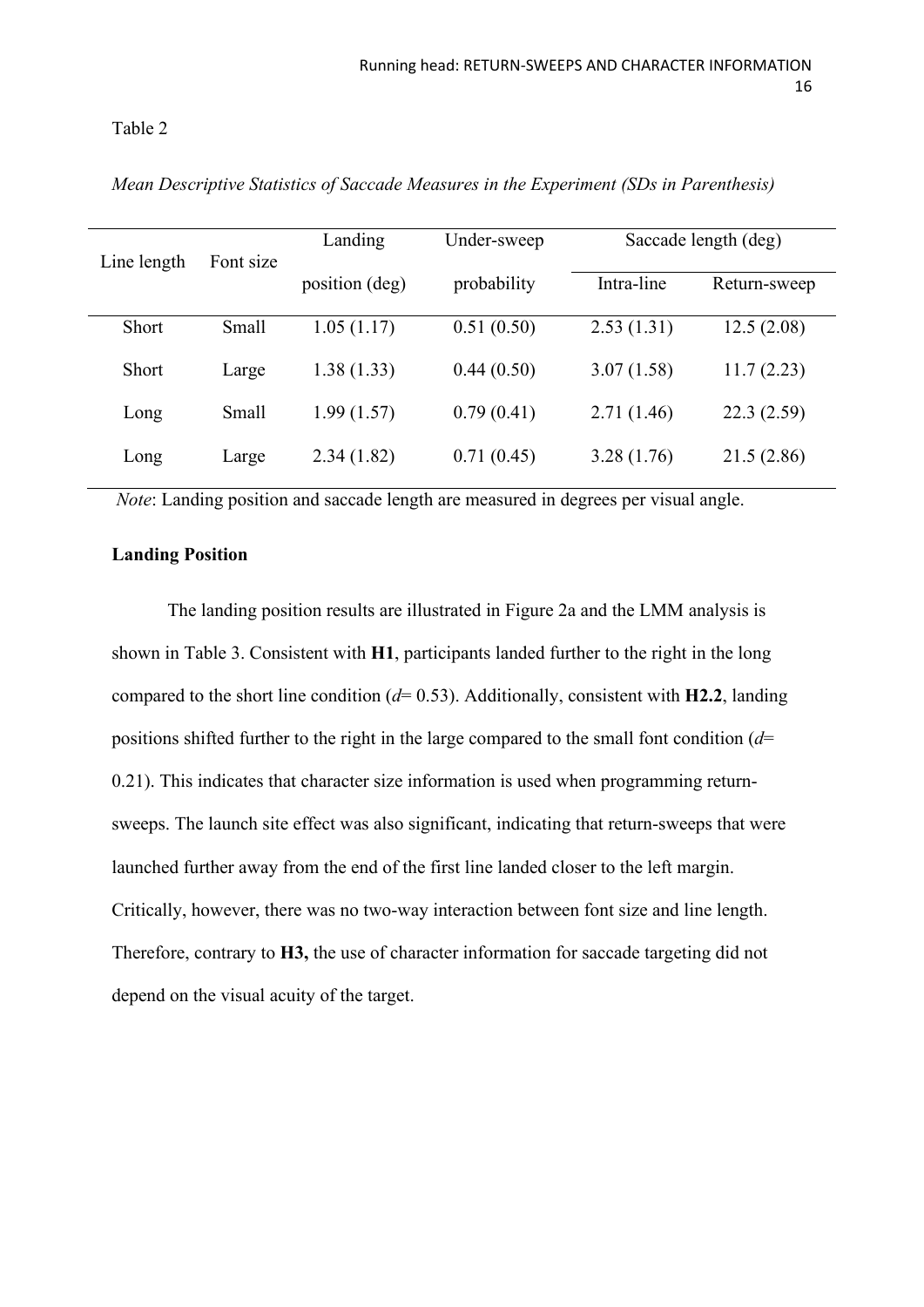

*Figure 2*. Box plots and probability densities for the landing position (**a**) and under-sweep probability (**b**) measures. Dots represent the mean value for each subject, as estimated by the (G)LMM model. The central mark on each boxplot shows the median.

Furthermore, there was a significant two-way interaction between font size and launch site. The main effect of launch site was less pronounced in the large compared to the small font condition. Therefore, launch site exerted less of an influence on landing positions when there were fewer, but bigger, characters on the line. Interestingly, the three-way interaction between font size, line length and launch site also reached significance. As Figure 3 illustrates, in the small font condition, launch sites that were closer to the left margin resulted in return-sweeps that landed closer to the left margin for both line length conditions. However, in the large font condition, the launch site effect went in the opposite direction for the two line length conditions. While the same effect was observed for short lines, the trend went in the opposite direction for long lines. That is, launch positions that were closer to the left margin paradoxically led to landing positions further away from that margin. Therefore,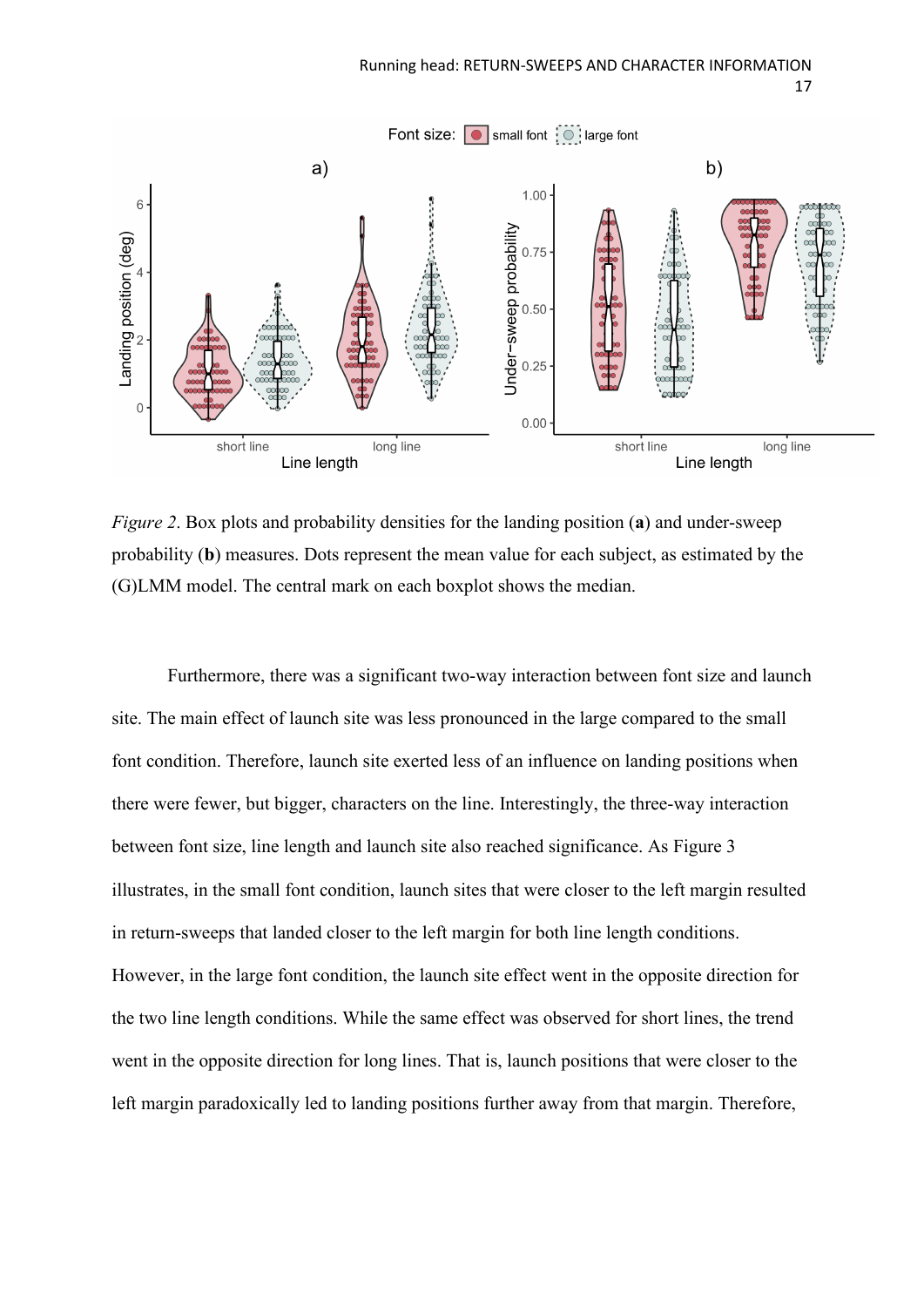the launch site effect was less pronounced in the large font sentences because the two line length conditions were largely cancelling each other out.

# Table 3

# (G)LMM *Results for Landing Position in Degrees per Visual Angle and Under-sweep*

*Probability as a Function of Font Size, Line Length, and Launch Site*

| Fixed effects                         | Landing position (deg) |           |             | Under-sweep probability |           |          |
|---------------------------------------|------------------------|-----------|-------------|-------------------------|-----------|----------|
|                                       | $\mathbf b$            | <b>SE</b> | $\mathbf t$ | $\mathbf b$             | <b>SE</b> | Z        |
| Intercept                             | 1.685                  | 0.117     | 14.354      | 0.643                   | 0.149     | 4.329    |
| Font size                             | 0.179                  | 0.015     | 12.157      | $-0.189$                | 0.032     | $-5.934$ |
| Line length                           | 0.464                  | 0.033     | 13.943      | 0.751                   | 0.057     | 13.211   |
| Launch site                           | $-0.05$                | 0.016     | $-3.151$    | $-0.295$                | 0.036     | $-8.111$ |
| Font size x Line length               | 0.01                   | 0.015     | 0.655       | $-0.042$                | 0.032     | $-1.327$ |
| Font size x Launch site               | 0.032                  | 0.015     | 2.144       | 0.013                   | 0.034     | 0.396    |
| Line length x Launch site             | 0.006                  | 0.016     | 0.377       | ${}_{0.01}$             | 0.035     | $-0.007$ |
| Font size x Line length x Launch site | 0.046                  | 0.015     | 3.02        | 0.011                   | 0.034     | 0.316    |
| Random effects                        | Var.                   | <b>SD</b> | Corr.       | Var.                    | <b>SD</b> | Corr.    |
| Intercept (items)                     | 0.039                  | 0.197     |             | 0.171                   | 0.413     |          |
| Intercept (subjects)                  | 0.842                  | 0.917     |             | 1.220                   | 1.104     |          |
| Line length slope (items)             | 0.006                  | 0.080     | 0.93        | 0.026                   | 0.162     | 0.22     |
| Line length slope (subjects)          | 0.052                  | 0.229     | 0.73        | 0.107                   | 0.327     | 0.11     |
| Residual                              | 1.276                  | 1.129     |             |                         |           |          |

*Note*: statistically significant t-/ z-values are formatted in bold. Launch site was centred at 0.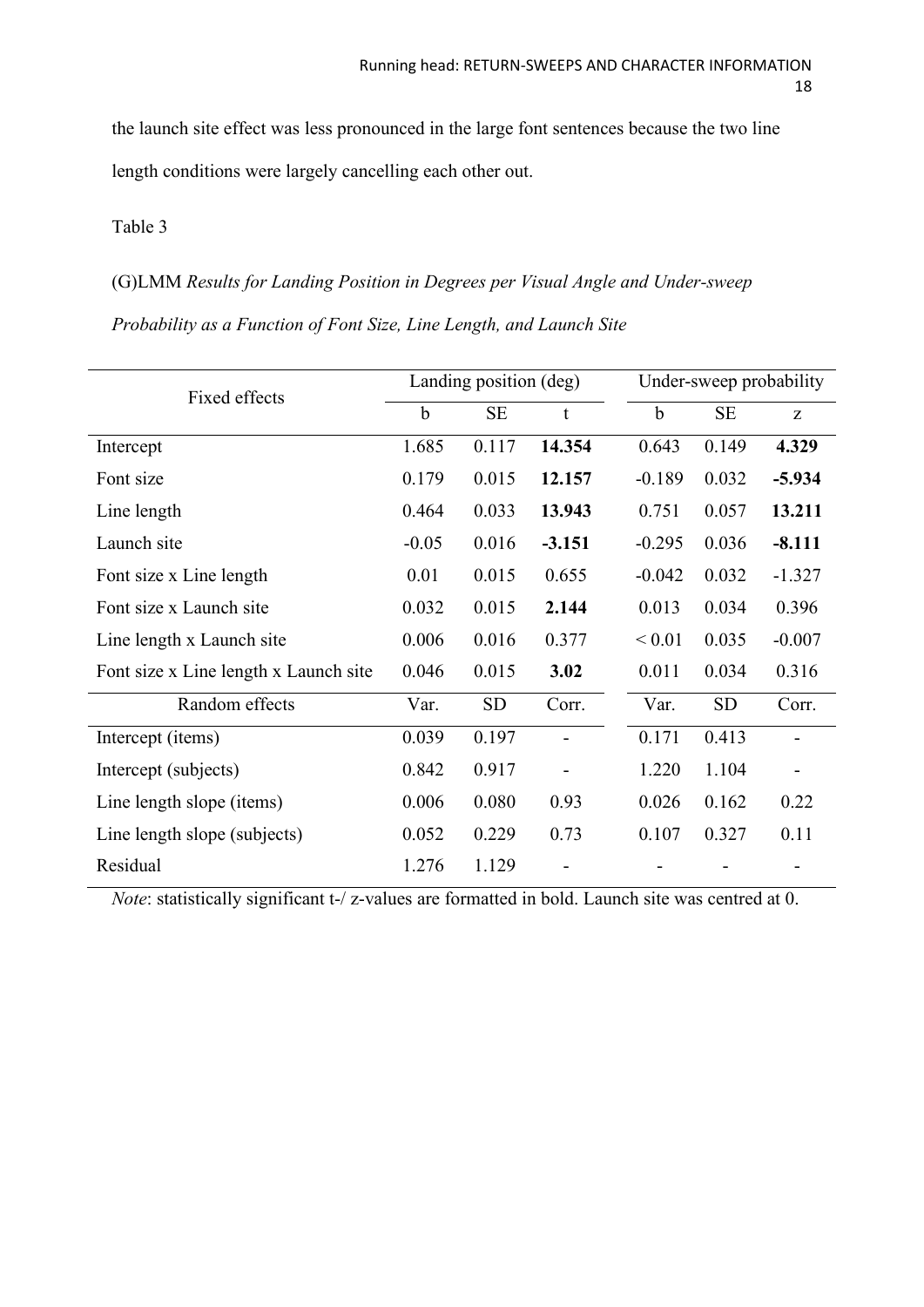

*Figure* 3. Three-way interaction between font size, line length and launch site in the landing position model. Greater launch site numbers indicate greater distance from the end of the first line and therefore correspond to a shorter distance to the beginning of the next line. Shading indicates  $\pm 1$  SE. The fitted values from the model were extracted with the "effects" R package v.4.1 (Fox & Hong, 2009).

### **Modulation of Landing Position by Trial Order**

One question of interest was how trial order within the font size blocks may influence participants' landing positions. If landing positions are modulated by trial order, this would suggest that participants gradually learn to adjust their targeting decisions based on increased exposure to a given font size. A GAMM model was fit for each of the two font size conditions. The results are visualised in Figure 4. In the large font condition, there was a main effect of block order ( $b$ = 0.161, *SE*= 0.059,  $t$ = 2.715), indicating that return-sweeps landed further to the right when large font sentences were presented in the first block. Because there are more characters occupying the same physical area in the small font condition, participants tend to land closer to the left margin (see above). Therefore, when the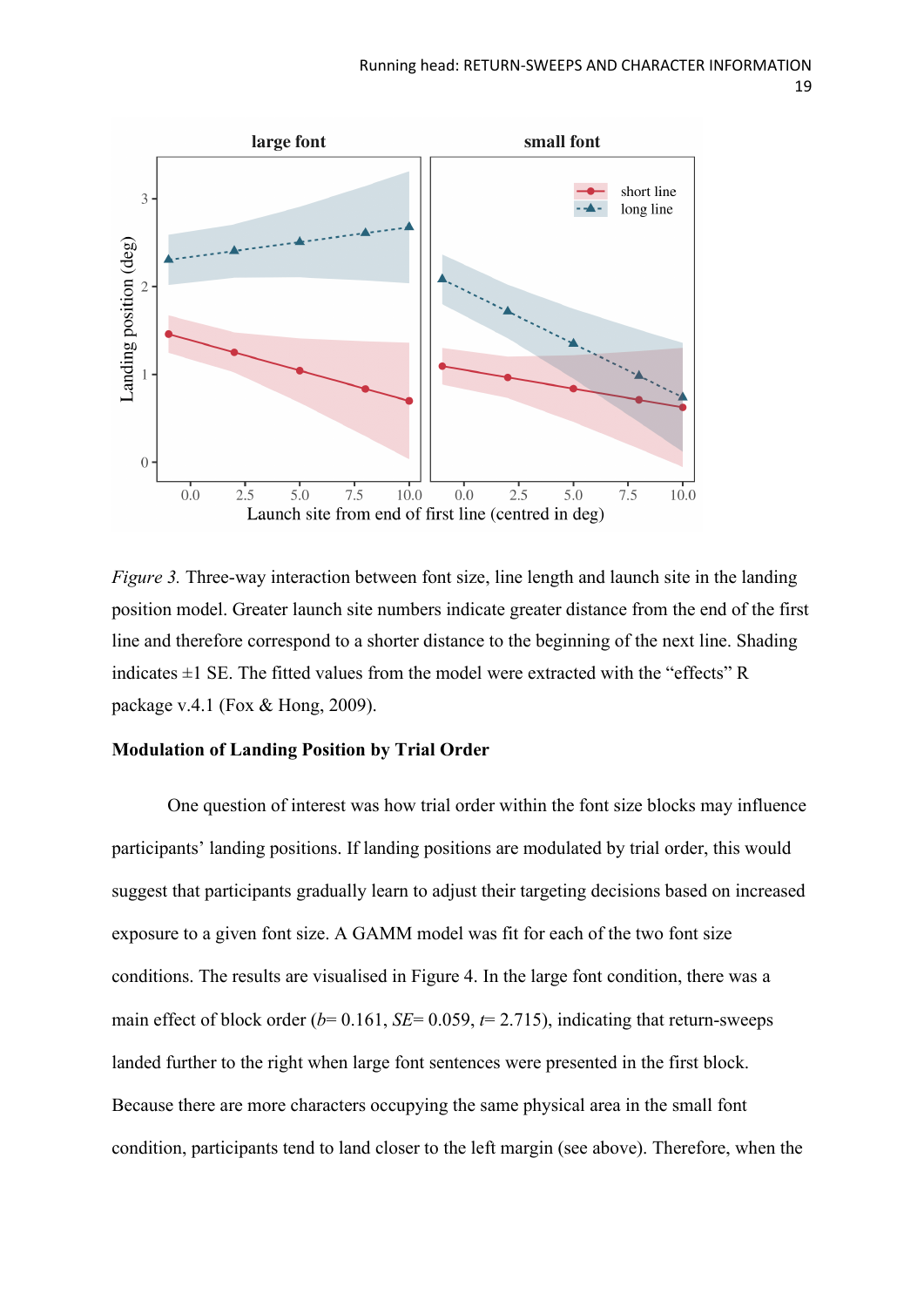large font sentences are presented as the second block following the small font ones, readers are still accustomed to targeting for the smaller font, thus leading to this main effect. Interestingly, with increasing trial order within the large font block, there was a tendency for landing positions to shift further to the right. This indicates that there was at least some adaptation to the larger font size within the block (see Figure 4a). However, neither the effect of trial order nor its interactions with block order reached significance (all  $ps \ge 0.16$ ).

a) Large font sentences

b) Small font sentences



*Figure 4*. Modulation of return-sweep landing positions by trial order and block order in the experiment. Plotted are the estimated slope smooths from the GAMM model for the large font (**a**) and small font (**b**) conditions. Each font size condition was presented either as the first or the second experimental block (counterbalanced). Shading indicates the 95% confidence interval.

In contrast, with the small font sentences, there was no main effect of block order  $(t=$ 1.197), which indicates that landing positions were not influenced by whether the small font block was presented first or second. However, the smooth term of trial order was significant ( $edf=1.715$ ,  $F(2.131)=6.005$ ,  $p=0.002$ ). This was due to return-sweeps landing closer to the left text margin with increasing number of sentences that participants read. This indicates that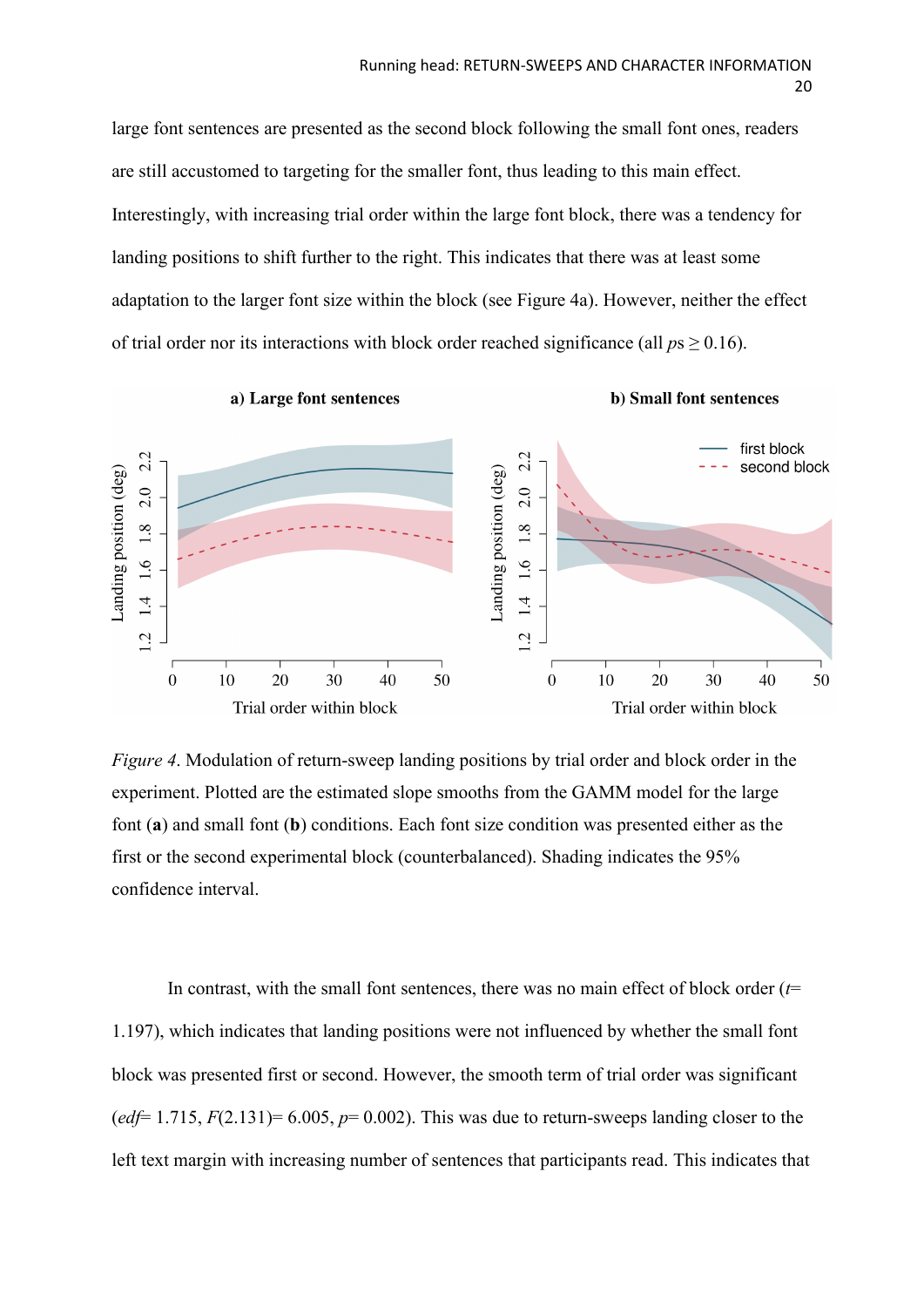participants continued adapting their landing positions to the smaller text font throughout the block. The adaptation was slightly stronger when the small-font sentences were presented in the second block, although this trend did not reach significance (*edf*= 2.915, *F*(3.621)= 2.298, *p*= 0.086). In summary, there was at least some evidence to suggest that landing positions can be modulated by increased exposure to the same font size.

## **Saccade Length**

Saccade length in visual angle was analysed by comparing return-sweeps to forward intra-line saccades in the two font size conditions. For completeness, line length was included as a predictor. However, the interaction between font size and saccade type (intra-line vs. return-sweep) is of main theoretical importance<sup>[4](#page-20-0)</sup>. The results are presented in Table 4. There was a main effect of saccade type, which indicated that return-sweeps travelled farther in visual angle compared to intra-line saccades. Additionally, saccades were significantly longer when the first line of text was also longer. This effect was largely due to the increase in saccade length for return-sweeps with longer lines, which is shown by the robust line length by saccade type interaction. Crucially, consistent with **H4**, there was a significant interaction between font size and saccade type. This occurred because forward intra-line saccade lengths increased as the font size increased but return-sweep saccade lengths decreased as font size increased. In both cases, this change reflects saccadic adaptation to the font size of the text.

<span id="page-20-0"></span><sup>4</sup> The pre-registration also included launch site as a covariate. However, as this is not of main theoretical interest, the covariate was not included.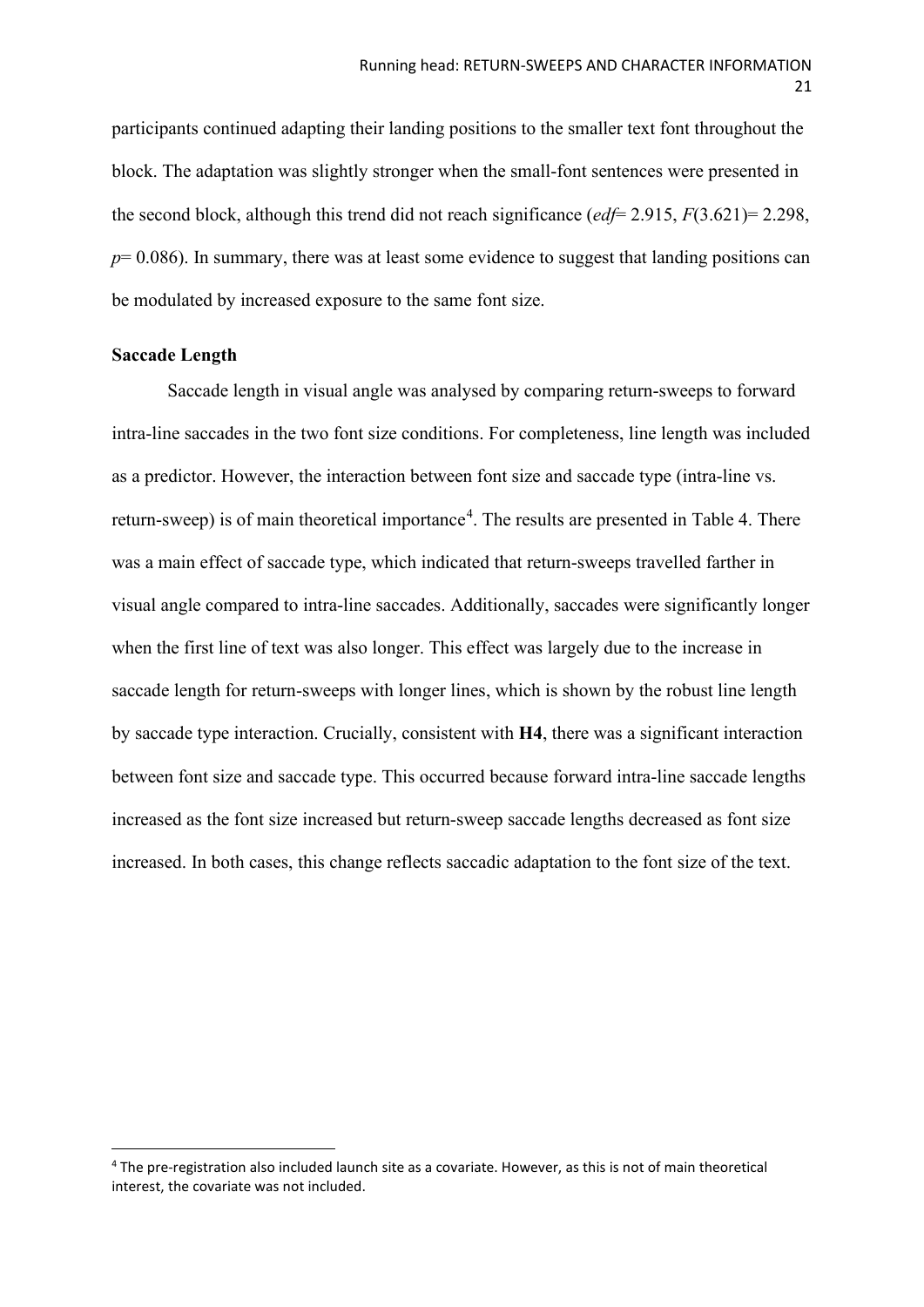# Table 4

*LMM Results for Saccade Length in Visual Angle as a Function of Font Size, Line Length and Saccade Type (Return-sweep vs Intra-line)*

| <b>Fixed Effects</b>                   | $\mathbf b$ | <b>SE</b> | t        |
|----------------------------------------|-------------|-----------|----------|
| Intercept                              | 7.496       | 0.051     | 145.9    |
| Font size                              | $-0.06$     | 0.019     | $-3.17$  |
| Line length                            | 4.983       | 0.022     | 227.1    |
| Saccade type                           | 4.635       | 0.016     | 292.6    |
| Font size x Line length                | $-0.004$    | 0.022     | $-0.179$ |
| Font size x Saccade type               | $-0.338$    | 0.016     | $-21.33$ |
| Line length x Saccade type             | 4.792       | 0.022     | 218.4    |
| Font size x Line length x Saccade type | $-0.012$    | 0.022     | $-0.553$ |
| Random Effects                         | Var.        | <b>SD</b> | Corr.    |
| Intercept (items)                      | 0.016       | 0.129     |          |
| Intercept (subjects)                   | 0.141       | 0.376     |          |
| Font size slope (subjects)             | 0.006       | 0.082     | 0.43     |
| Residual                               | 2.480       | 1.575     |          |

*Note*: statistically significant *t*-values are formatted in bold.

# **Under-sweep Probability**

The under-sweep probability results are illustrated in Figure 2b and the GLMM model results are presented in Table 3. Consistent with **H5.1**, the frequency of corrective saccades decreased in the large compared to the small font condition (*d*= -0.15). This indicates that readers were less likely to make a corrective saccade in the large font condition. Additionally, consistent with **H5.2**, under-sweep probability increased in the long line compared to the short line condition (*d*= 0.59). This suggests that there was greater oculomotor error associated with longer lines, which led to an increase in corrective saccades. There was also a main effect of launch site, which was due to greater probability of making an under-sweep fixation when the launch site was further from the left margin to begin with. Finally, contrary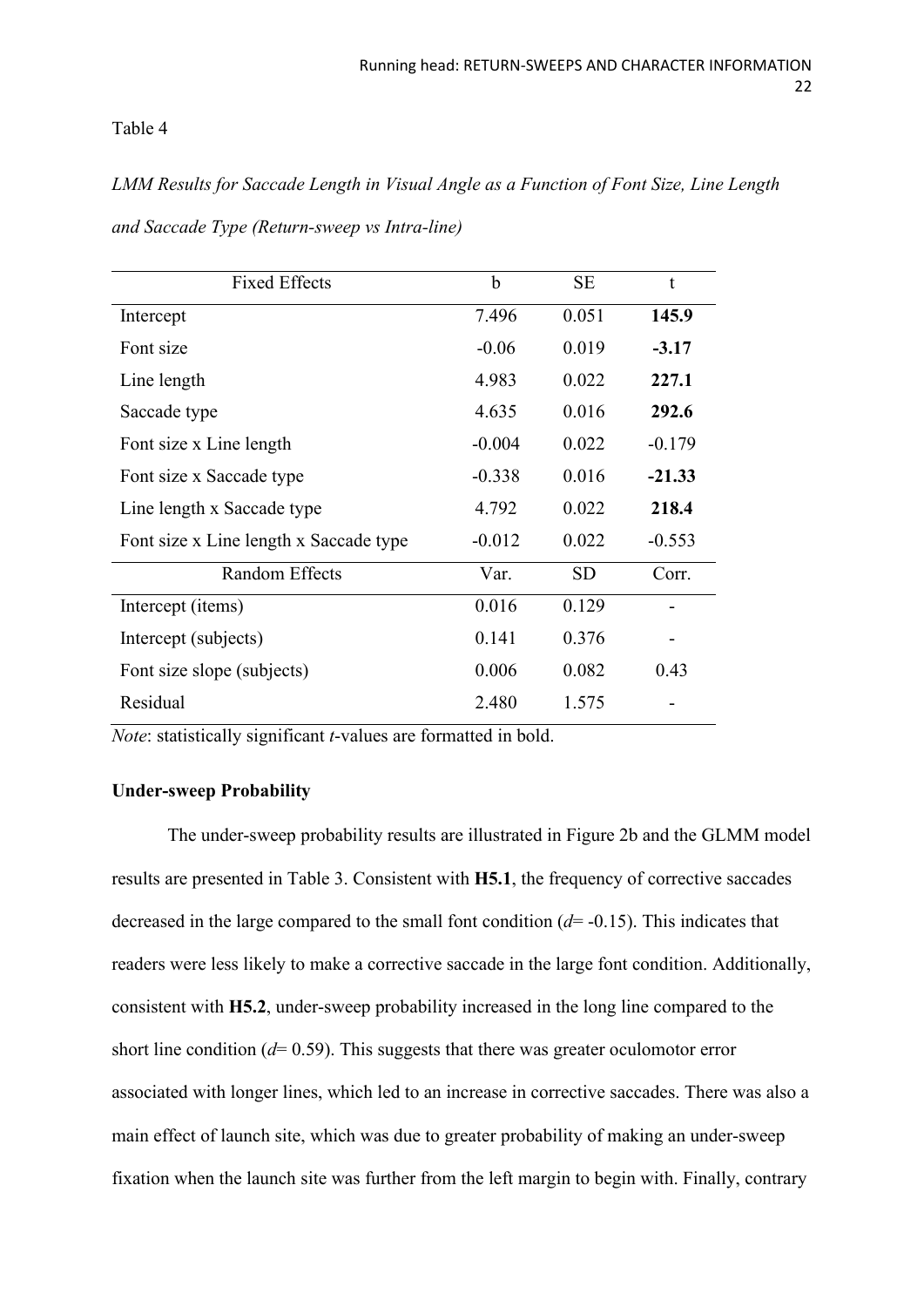to **H6**, the interaction between font size and line length was not significant—the font size effect was not modulated by the length of the previous line.

#### **Discussion**

We examined whether return-sweep saccades are guided by character information and whether visual acuity constraints modulate the use of such information. The key findings can be summarised as follows. First, consistent with Hofmeister (1998), the larger font led to return-sweeps landing further to the right of the line start and a smaller probability of making an under-sweep fixation compared to the smaller font. This clearly suggests that character information is used in return-sweep and corrective saccade planning. Second, when returnsweeps were launched from a longer line, landing positions also shifted to the right and the probability of making an under-sweep fixation increased. This likely reflects the increase in saccadic error, also replicating previous results (Hofmeister et al., 1999). Third, visual acuity at the saccade target did not modulate the use of character information, as indicated by the lack of a font size by line length interaction. This suggests that the use of font size information does not depend on how far into the periphery the saccade target is, at least up to 26º. Finally, there was some evidence to suggest that readers dynamically modulate their landing positions with increased exposure to a given font size, although this was mostly evident in the smaller font block. We hypothesise that with the smaller font block, landing sites which were too far to the right would be less optimal and likely require a corrective saccade in order to process the smaller characters to the left of fixation. However, with the larger font, there may be less pressure for readers to adjust their targeting strategy because there will be fewer and larger letters to the left.

While return-sweeps traverse a much larger distance than intra-line saccades, the present data clearly suggest that these longer saccades are also guided by font size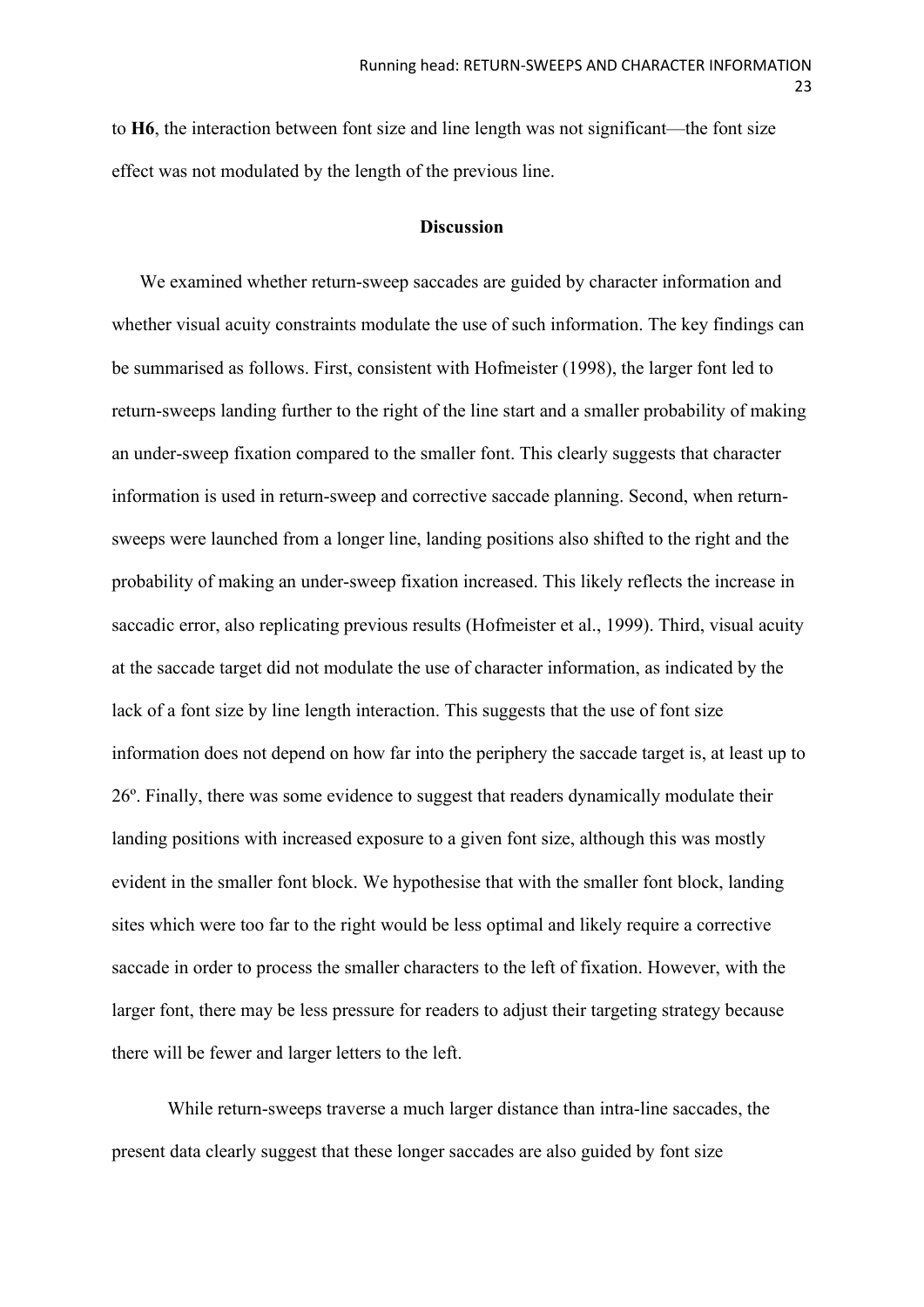information. Therefore, the present results do not support a saccade targeting strategy in which readers always aim for the same physical location on the next line while ignoring letter size information. Rather, readers take into account the formatting of the text and aim for a location on the next line that allows for efficient processing of letters based on their size. Additionally, the use of character information did not depend on visual acuity at the saccade target as the font size effect on landing positions was not modulated by the length of the previous line. This suggests that font size information is used as a global targeting cue because it does not depend on how well readers can perceive words at the beginning of the next line. This is consistent with O'Regan's (1990) account in which saccade size does not depend on visual acuity constraints but is instead influenced by gross visual characteristics of the text such as font size. Interestingly, return-sweeps are also influenced by letter spacing in a similar way to font size- when the spacing between letters increases, landing positions also shift to the right (Hofmeister, 1998, Experiment 3). Therefore, even though visual acuity at the line start is usually limited, readers use global text formatting information to help them land in a more optimal viewing position.

The preference to land in a position optimized for the size of letters is interesting when one considers the fact that return-sweeps do not appear to target the OVP of the lineinitial word (see Slattery & Vasilev, 2019). Because return-sweeps are typically launched at least 10º away from the target, accurately aiming for the first word's OVP may not be a feasible strategy. Rather, by aiming for a location relative to the left margin, readers may attempt to land in a position that leaves a few characters to the left of fixation. Consequently, the landing position in visual angle would be a function of font size—with larger fonts, this position would shift to the right to compensate for the bigger letters. This may be advantageous as the few characters to the left of fixation will usually fall within foveal vision and readers may be able to process line-initial information more optimally than if they had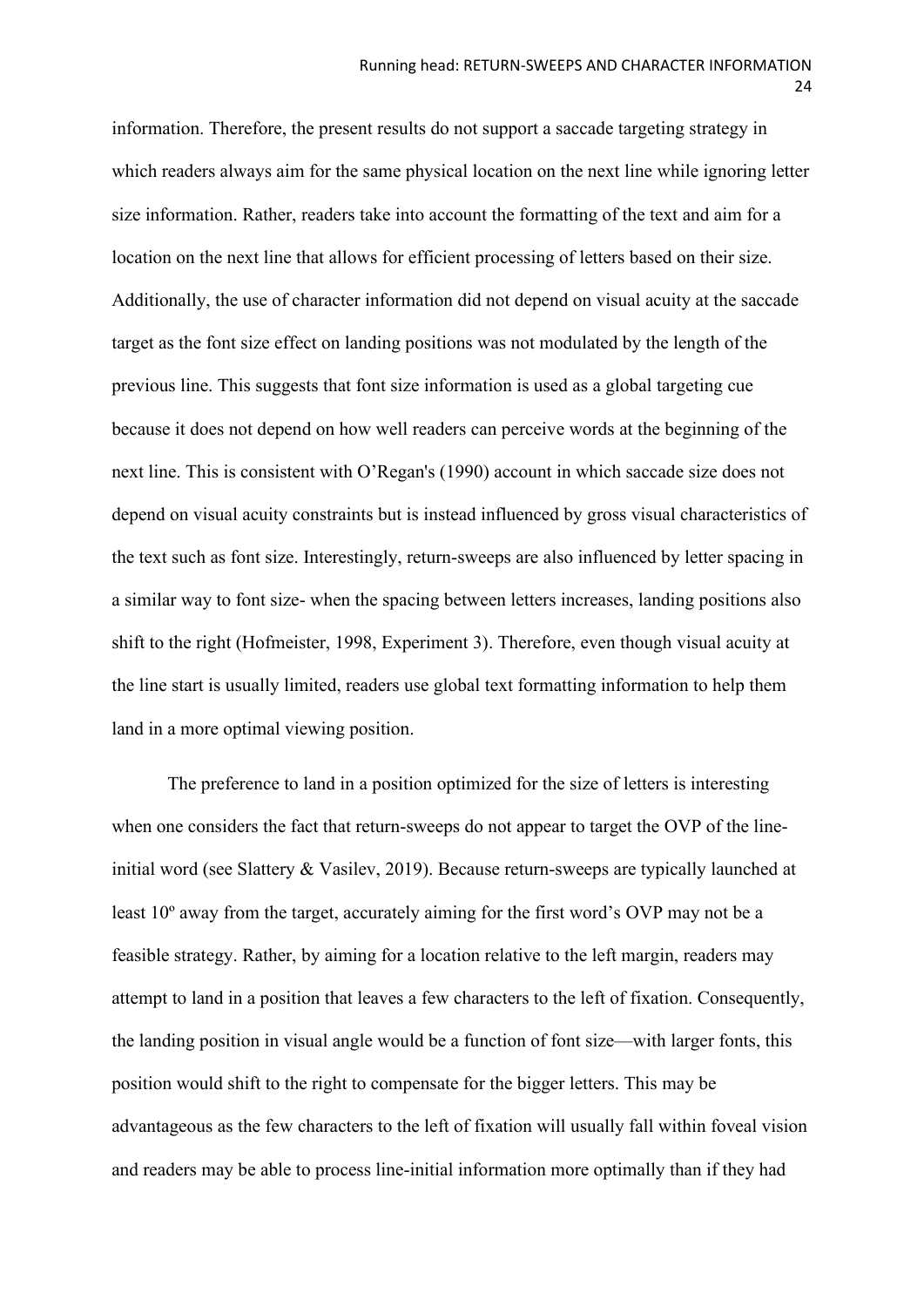landed at the left margin itself. Additionally, landing a few characters from the line start may minimize the probability of overshooting the line start, which could reduce the overall flight time (Harris, 1995) or energy expenditure (Becker, 1989) of such eye-movements. Therefore, it may be more optimal to attempt to land a few characters from the line start.

Indeed, our analysis of trial order effects adds some strength to this explanation. Within a block, readers appear to gradually adjust the target location of their return-sweeps so that they land around the  $5<sup>th</sup>$  character on the line in both the small and large font size conditions. However, this gradual shift was only statistically significant in the small font block. As already mentioned, this may be due to a larger cost of landing too far from the line start when the characters on the line are smaller. Across the large font block, there was a main effect of block order rather than trial order as readers who saw the small font stimuli first began the large block stimuli with landing positions closer to the margin, as one would expect if they had become accustomed to the smaller font. However, this also may be due to our participants being more accustomed to reading text closer in size to that of our large font condition.

There was one unexpected effect in the landing position analysis. We found evidence of a three-way interaction between font size, line length, and launch site which also drove a two-way interaction between font size and launch site. With the small font, landing positions shifted closer to the start of the new line as launch positions were further from the end of the prior line and this effect was more pronounced for the long line condition. However, for the large font, the effect of launch position was similar to the small font with the short lines but went in the opposite direction for the long lines (see Figure 3). This isn't the first time that launch site has been involved with an unpredicted interaction in an analysis of return-sweep landing position data. Recently, Slattery and Vasilev (2019) reported that launch site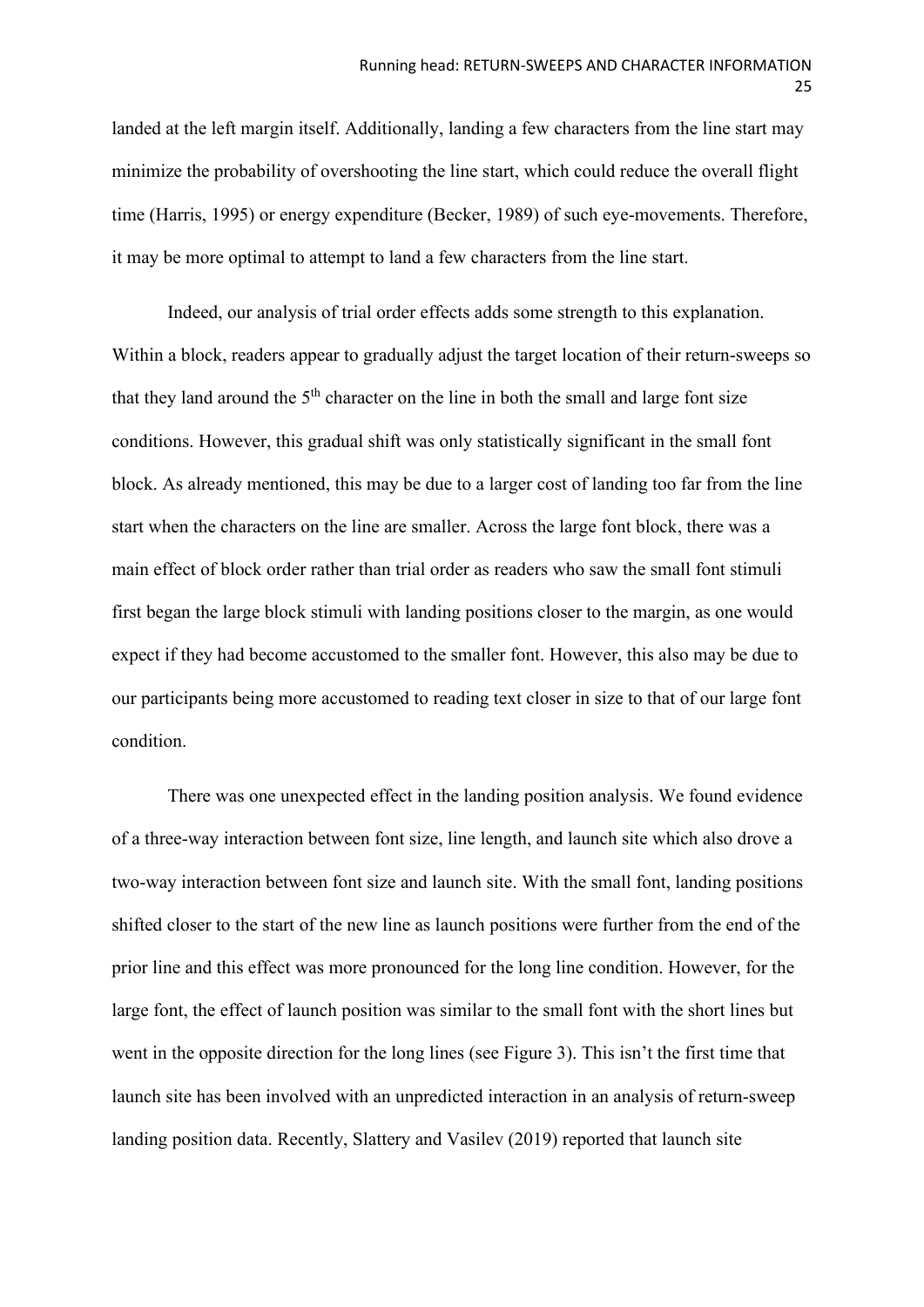interacted with the length of line-initial words in predicting landing positions. Clearly, more research is needed to understand how launch sites influence return-sweep targeting.

One interesting finding from the undersweep-probability data was that corrective saccades were less likely when the font size was larger, presumably because there was less character information to the left of fixation to process. This result suggests that corrective saccades are not programmed solely as a function of the distance in visual angle between the landing position and the left margin. Clearly, the present data indicate that readers use character information at least to some degree to decide whether a correction is needed. However, it is important to note that the likelihood of a corrective saccade is not strongly based on character information. This was because there was no interaction between font size and line length in the under-sweep probability data. Because return-sweeps launched from a longer line will undershoot the line start to a greater extent compared to those launched from a short line, the difference in the number of characters to the left of fixation between the two font size conditions will increase with line length (see **H6**). Therefore, if the probability of making a corrective saccade is based only on character information, then we should have found an interaction between these two variables.

While the effect of font size was found in both landing positions and under-sweep probability, it is not clear whether its origin is the same. Because return-sweeps are programmed at the end of the previous line, the landing position effect must originate prior to the execution of the return-sweep. However, the corrective saccade is executed after readers have already landed on the next line, which means that they will have a higher resolution view of the line start. Therefore, it is not known whether the influence of font size on corrective saccades is based on visual feedback once readers have landed on the next line or whether it originates prior to the return-sweep saccade.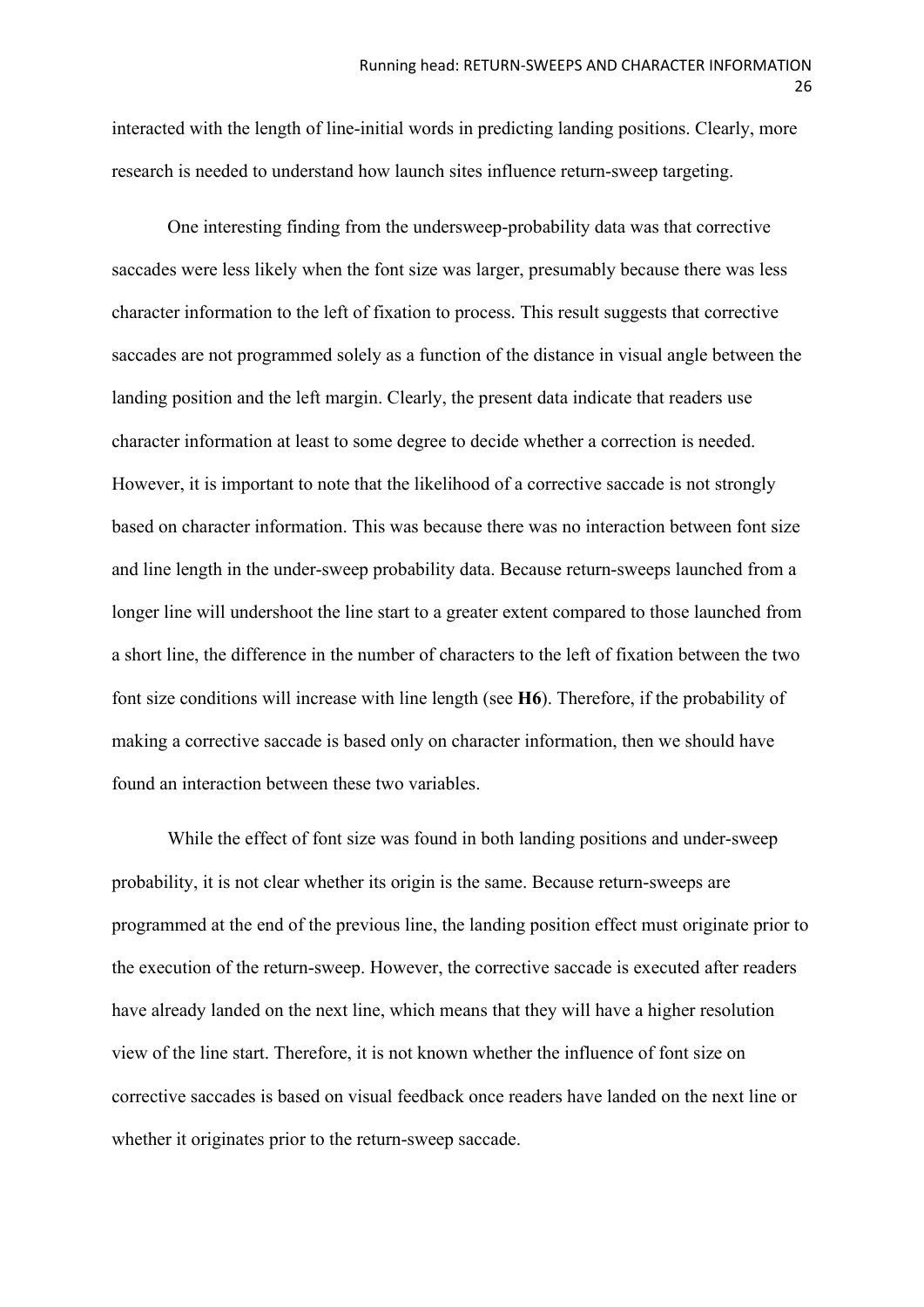There has been a discussion in the literature about whether corrective saccades are pre-programmed before the main saccade (Barnes & Gresty, 1973; Becker, 1972, 1976; Becker & Fuchs, 1969; Shebilske, 1976) or whether they are based on visual feedback following the main saccade (Prablanc & Jeannerod, 1975; Prablanc, Massé, & Echallier, 1978). Because corrective saccades can occur even in the dark without any visual feedback (e.g., Barnes & Gresty, 1973; Becker & Fuchs, 1969), it has been suggested that they may come "pre-packaged" with the main saccade to save time (Becker & Fuchs, 1969). However, there is also some evidence showing that corrective saccades do not occur in the absence of visual feedback (Prablanc & Jeannerod, 1975). While this discrepancy could be partly due to methodological differences (Becker, 1976), it is important to note that the two viewpoints are not mutually exclusive. For example, recent evidence has suggested that, when the main saccade undershoots the target by more than 10%, a corrective saccade is likely to occur regardless of whether visual feedback was present or not (Tian, Ying, & Zee, 2013). Therefore, visual feedback may play a stronger role when the undershoot error is smaller.

Currently, little is known about how readers program corrective saccades following a return-sweep. Therefore, it is not clear whether the font size effect in under-sweep probability arises from visual feedback on the next line or whether it is "pre-packaged" with the main saccade based on the general expectation of larger letters in the text. Nevertheless, regardless of when this influence occurs, the present data indicate that readers use global text characteristics such as font size to determine if a correction is needed. In summary, the present study suggests that font size information is used as a global saccade targeting cue to help readers land in a more optimal viewing position at the start of the new line.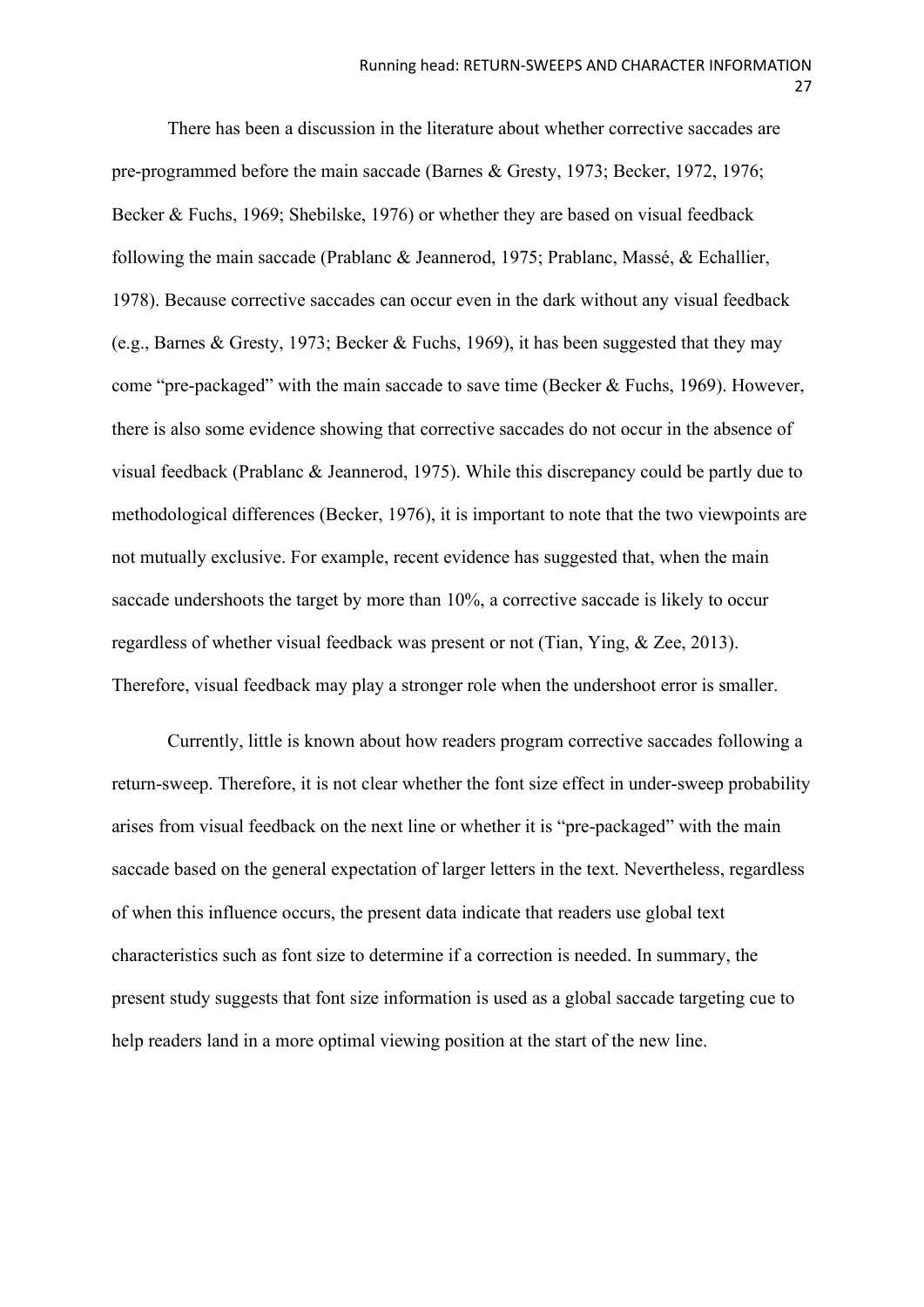# **Acknowledgments**

V.I.A. and C.L. contributed equally to this work. M.R.V. was supported by a Postdoctoral fellowship from Bournemouth University. This work was made possible in part by a research grant from the Microsoft Corporation to T.J.S. which was matched by Bournemouth University to fund C.L. and V.A.'s PhD studies. All data files, analysis scripts, preregistered hypotheses, and materials are available at: <https://doi.org/10.17605/OSF.IO/PQHAF>

# **Declaration of Conflicting Interests**

The Authors declare that there is no conflict of interest.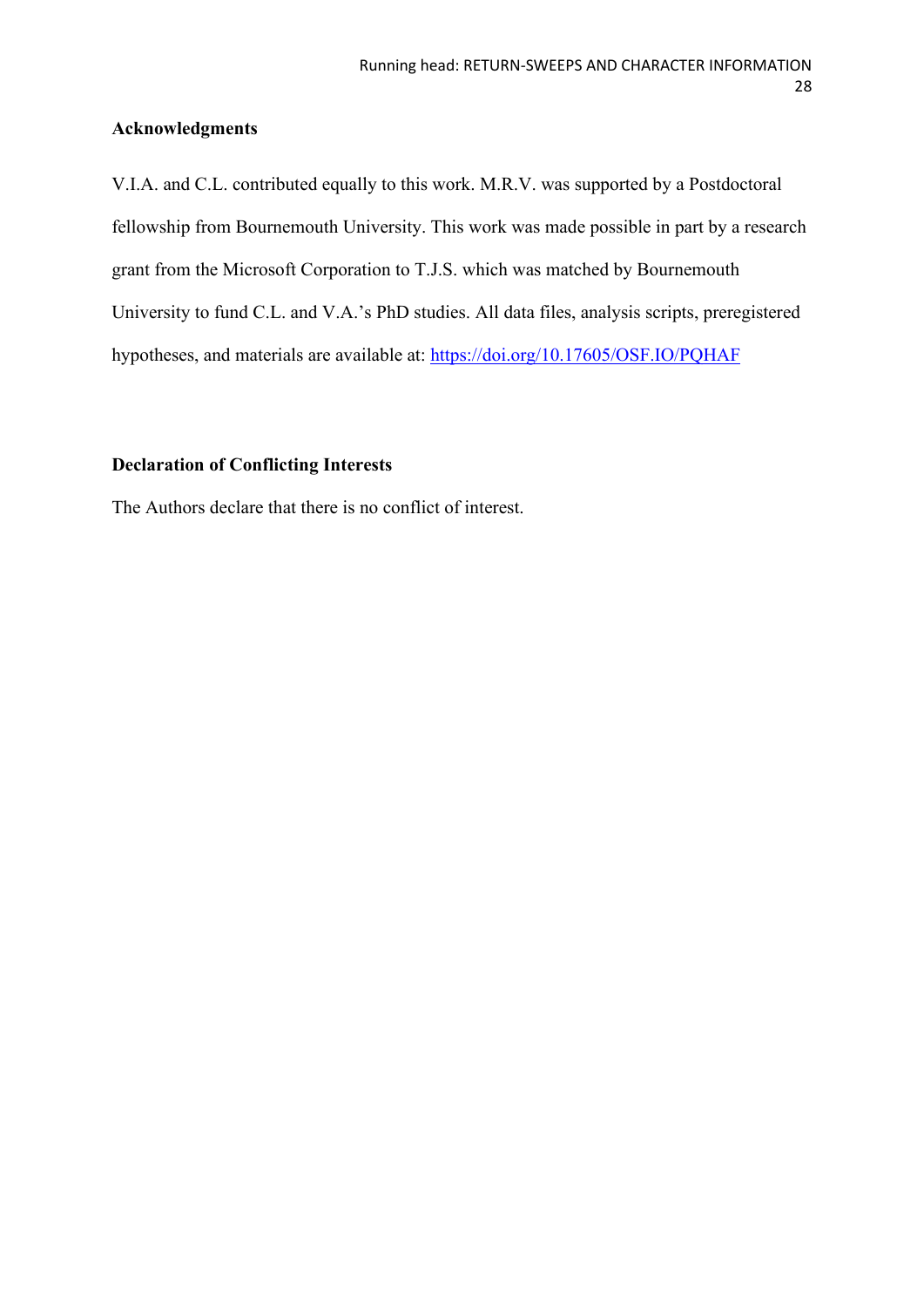## References

- Abrams, S. G., & Zuber, B. L. (1972). Some temporal characteristics of information processing during reading. *Reading Research Quarterly*, *8*(1), 40–51. Retrieved from http://www.jstor.org/stable/746979
- Andriessen, J. J., & de Voogd, A. H. (1973). Analysis of eye movement patterns in silent reading. *IPO Annual Progress Report*, *8*, 29–34. Retrieved from http://alexandria.tue.nl/tijdschrift/IPO 8.pdf
- Baayen, H., Davidson, D. J., & Bates, D. M. (2008). Mixed-effects modeling with crossed random effects for subjects and items. *Journal of Memory and Language*, *59*(4), 390– 412. https://doi.org/10.1016/j.jml.2007.12.005
- Baayen, H., Vasishth, S., Kliegl, R., & Bates, D. (2017). The cave of shadows: Addressing the human factor with generalized additive mixed models. *Journal of Memory and Language*, *94*, 206–234. https://doi.org/10.1016/j.jml.2016.11.006
- Barnes, G. R., & Gresty, M. A. (1973). Characteristics of eye movements to targets of short duration. *Aerospace Medicine*, *44*(11), 1236–1240.
- Barr, D. J., Levy, R., Scheepers, C., & Tily, H. J. (2013). Random effects structure for confirmatory hypothesis testing: Keep it maximal. *Journal of Memory and Language*, *68*(3), 255–278. https://doi.org/10.1016/j.jml.2012.11.001
- Bartz, A. E. (1967). Fixation errors in eye movements to peripheral stimuli. *Journal of Experimental Psychology*, *75*(4), 444–446. https://doi.org/10.1037/h0025120
- Bates, D. M., Machler, M., Bolker, B. M., & Walker, S. C. (2014). Fitting linear mixedeffects models using lme4. *Journal of Statistical Software*, *67*(1), 1–48. https://doi.org/10.18637/jss.v067.i01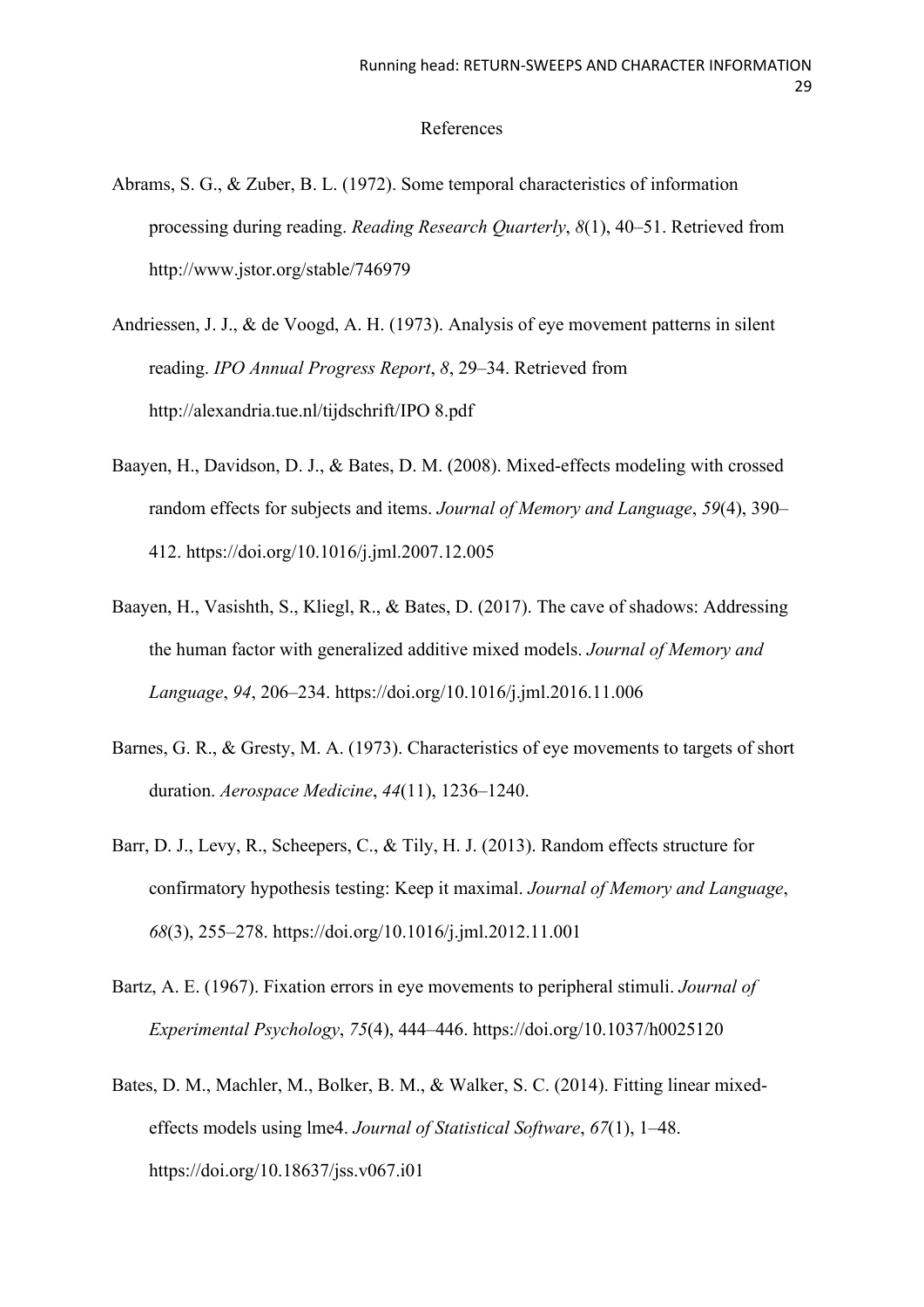Becker, W. (1972). The control of eye movements in the saccadic system. *Bibliotheca Ophthalmologica: Supplementa Ad Ophthalmologica*, *82*, 233–243. Retrieved from http://www.ncbi.nlm.nih.gov/pubmed/4568575

- Becker, W. (1976). Do correction saccades depend exclusively on retinal feedback? A note on the possible role of non-retinal feedback. *Vision Research*, *16*(4), 425–427. https://doi.org/10.1016/0042-6989(76)90209-1
- Becker, W. (1989). Metrics. In R. H. Wurtz & M. E. Goldberg (Eds.), *The neurobiology of saccadic eye movements* (pp. 13–67). Amsterdam: Elsevier.
- Becker, W., & Fuchs, A. F. (1969). Further properties of the human saccadic system: Eye movements and correction saccades with and without visual fixation points. *Vision Research*, *9*(10), 1247–1258. https://doi.org/10.1016/0042-6989(69)90112-6
- Brainard, D. H. (1997). The Psychophysics Toolbox. *Spatial Vision*, *10*(4), 433–436. https://doi.org/10.1163/156856897X00357
- Bullimore, M. A., & Bailey, I. L. (1995). Reading and eye movements in age-related maculopathy. *Optometry and Vision Science*, *72*(2), 125–138. Retrieved from http://www.ncbi.nlm.nih.gov/pubmed/7753526
- Cohen, J. (1988). *Statistical power analysis for the behavioral sciences* (2nd ed.). Hillsdale, NJ: Lawrence Erlbaum Associates.
- Cornelissen, F. W., Peters, E. M., & Palmer, J. (2002). The Eyelink Toolbox: Eye tracking with MATLAB and the Psychophysics Toolbox. *Behavior Research Methods, Instruments, & Computers*, *34*(4), 613–617. https://doi.org/10.3758/BF03195489
- Engbert, R., Nuthmann, A., Richter, E. M., & Kliegl, R. (2005). SWIFT: A dynamical model of saccade generation during reading. *Psychological Review*, *112*(4), 777–813.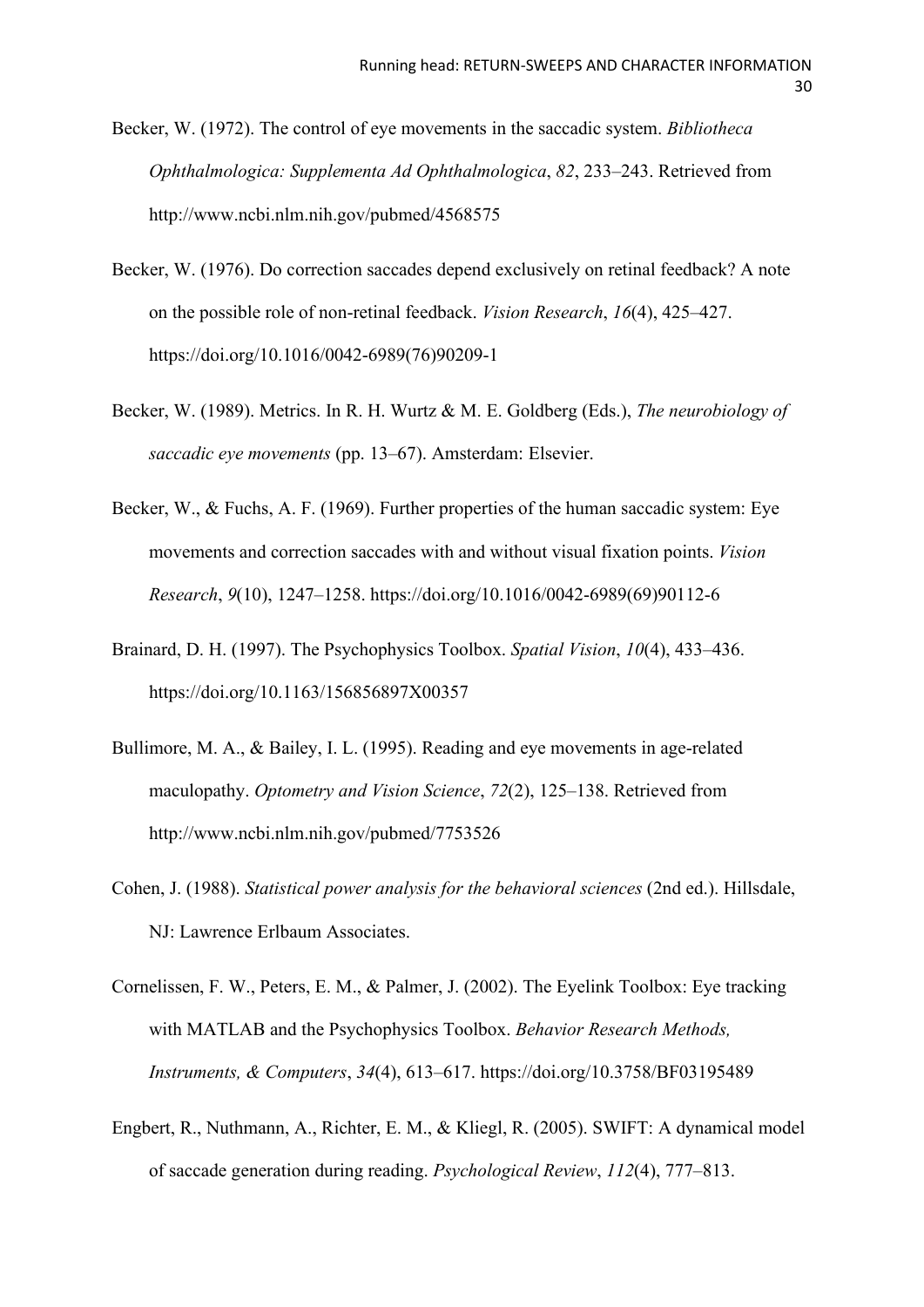https://doi.org/10.1037/0033-295X.112.4.777

- Fox, J., & Hong, J. (2009). Effect displays in R for multinomial and proportional-odds logit models: Extensions to the effects package. *Journal of Statistical Software*, *32*(1), 1–24. https://doi.org/10.18637/jss.v032.i01
- Franken, G., Podlesek, A., & Možina, K. (2015). Eye-tracking study of reading speed from LCD displays: Influence of type style and type size. *Journal of Eye Movement Research*, *8*(1), 1–8. https://doi.org/10.16910/jemr.8.1.3
- Harris, C. M. (1995). Does saccadic undershoot minimize saccadic flight-time? A Monte-Carlo study. *Vision Research*, *35*(5), 691–701. https://doi.org/10.1016/0042- 6989(94)00163-G
- Henson, D. B. (1979). Investigation into corrective saccadic eye movements for refixation amplitudes of 10 degrees and below. *Vision Research*, *19*(1), 57–61. https://doi.org/10.1016/0042-6989(79)90121-4
- Hofmeister, J. (1998). *Über Korrektursakkaden beim Lesen von Texten und bei leseähnlichen Aufgaben*. Aachen: Shaker Verlag.
- Hofmeister, J., Heller, D., & Radach, R. (1999). The return sweep in reading. In W. Becker, H. Deubel, & T. Mergner (Eds.), *Current Oculomotor Research* (pp. 349–357). Boston, MA: Springer US. https://doi.org/10.1007/978-1-4757-3054-8\_49
- Hyde, J. E. (1959). Some characteristics of voluntary human ocular movements in the horizontal plane. *American Journal of Ophthalmology*, *48*(1), 85–94. https://doi.org/10.1016/0002-9394(59)90290-9
- McConkie, G. W., Kerr, P. W., Reddix, M. D., & Zola, D. (1988). Eye movement control during reading: I. The location of initial eye fixations on words. *Vision Research*,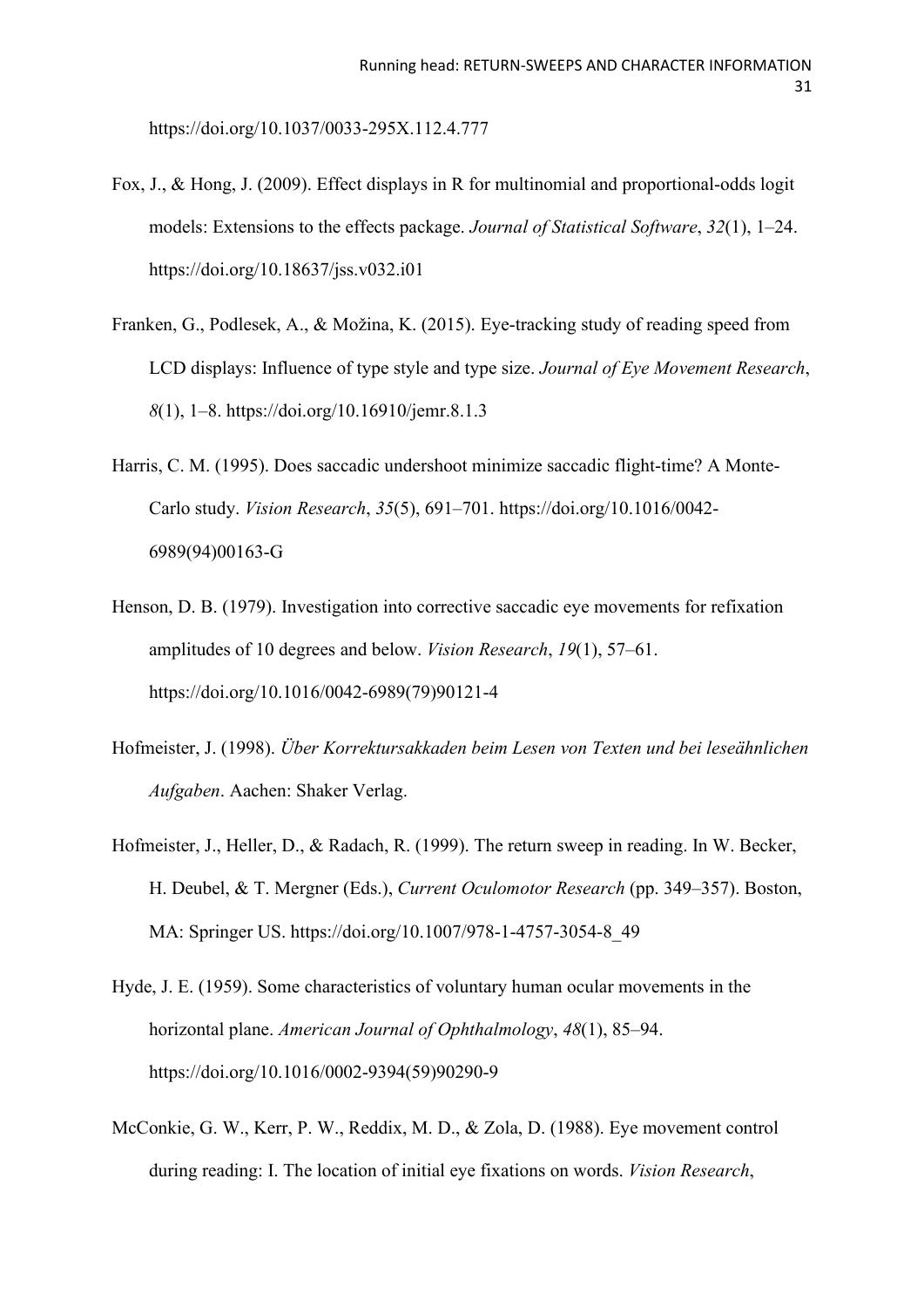*28*(10), 1107–1118. https://doi.org/10.1016/0042-6989(88)90137-X

- Morrison, R. E., & Rayner, K. (1981). Saccade size in reading depends upon character spaces and not visual angle. *Perception & Psychophysics*, *30*(4), 395–396. https://doi.org/10.3758/BF03206156
- O'Regan, J. K. (1981). The "convenient viewing position" hypothesis. In D. F. Fisher, R. A. Monty, & J. W. Senders (Eds.), *Eye movements: Cognition and visual perception* (1st ed., pp. 289–298). London: Routledge. https://doi.org/10.4324/9781315437415
- O'Regan, J. K. (1983). Elementary perceptual and eye movement control processes in reading. In K. Rayner (Ed.), *Eye Movements in Reading* (pp. 121–139). New York, USA: Academic Press. https://doi.org/10.1016/B978-0-12-583680-7.50012-6
- O'Regan, J. K. (1990). Eye movements and reading. In E. Kowler (Ed.), *Eye movements and their role in visual and cognitive processes* (pp. 395–453). Amsterdam: Elsevier Science Publishers.
- O'Regan, J. K. (1992). Optimal viewing position in words and the strategy-tactics theory of eye movements in reading. In K. Rayner (Ed.), *Eye movements and visual cognition* (pp. 333–354). New York: Springer-Verlag. https://doi.org/10.1007/978-1-4612-2852-3\_20
- O'Regan, J. K., & Levy-Schoen, A. (1987). Eye-movement strategy and tactics in word recognition and reading. In M. Coltheart (Ed.), *Attention and performance XII: The psychology of reading* (pp. 363–383). Hillsdale, NJ: Lawrence Erlbaum Associates.
- Parker, A. J., Kirkby, J. A., & Slattery, T. J. (2017). Predictability effects during reading in the absence of parafoveal preview. *Journal of Cognitive Psychology*, *29*(8), 902–911. https://doi.org/10.1080/20445911.2017.1340303

Parker, A. J., Nikolova, M., Slattery, T. J., Liversedge, S. P., & Kirkby, J. A. (2019).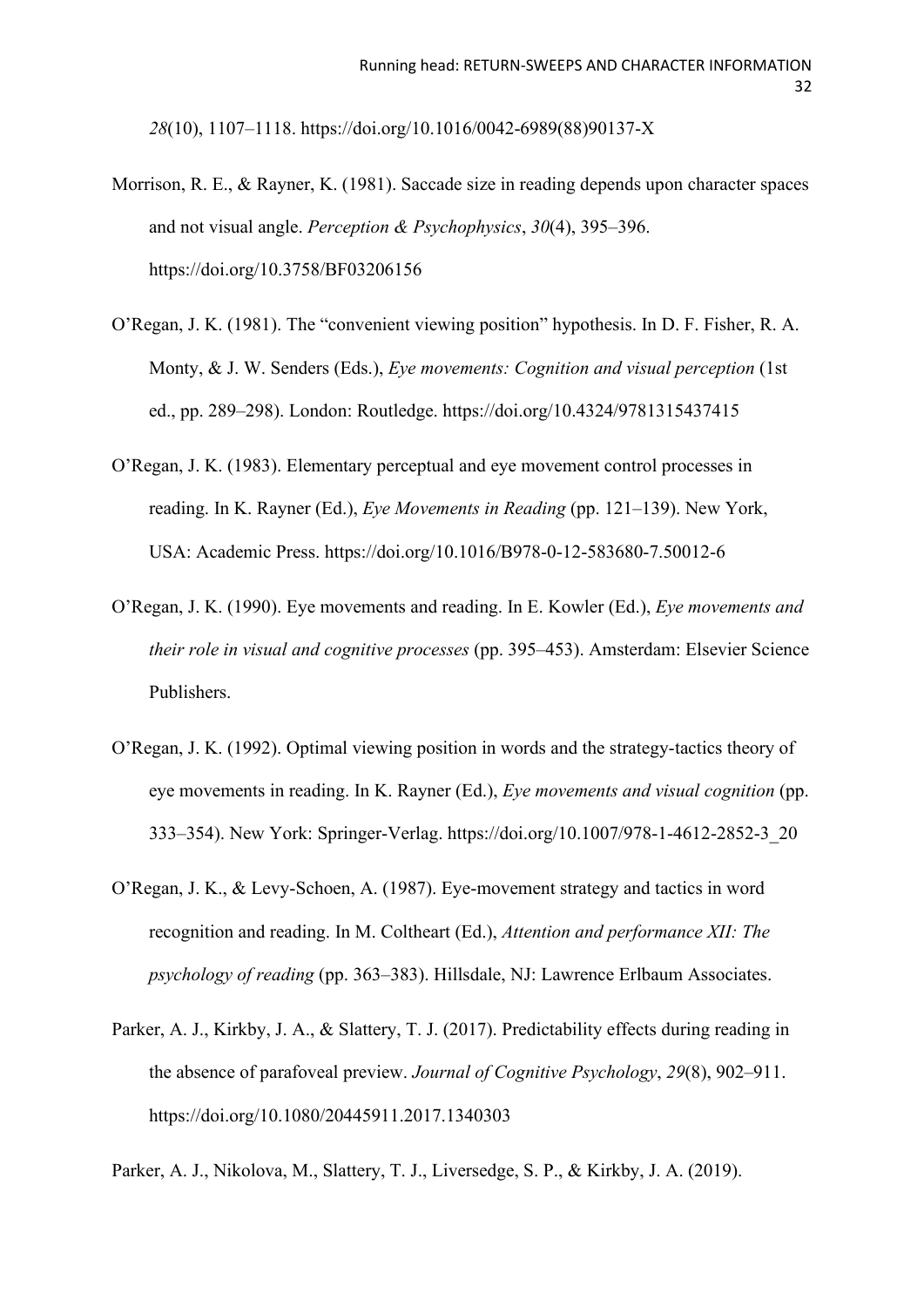Binocular coordination and return-sweep saccades among skilled adult readers. *Journal of Vision*, *19*(6), 10. https://doi.org/10.1167/19.6.10

- Parker, A. J., Slattery, T. J., & Kirkby, J. A. (2019). Return-sweep saccades during reading in adults and children. *Vision Research*, *155*, 35–43. https://doi.org/10.1016/j.visres.2018.12.007
- Pelli, D. G. (1997). The VideoToolbox software for visual psychophysics: Transforming numbers into movies. *Spatial Vision*, *10*(4), 437–442. https://doi.org/10.1163/156856897X00366
- Prablanc, C., & Jeannerod, M. (1975). Corrective saccades: Dependence on retinal reafferent signals. *Vision Research*, *15*(4), 465–469. https://doi.org/10.1016/0042-6989(75)90022- X
- Prablanc, C., Massé, D., & Echallier, J. F. (1978). Error-correcting mechanisms in large saccades. *Vision Research*, *18*(5), 557–560. https://doi.org/10.1016/0042- 6989(78)90202-X
- R Core Team. (2019). R: A language and environment for statistical computing. Vienna, Austria: R Foundation for Statistical Computing. Retrieved from http://www.rproject.org/
- Rayner, K. (1978). Eye movements in reading and information processing. *Psychological Bulletin*, *85*(3), 618–660. https://doi.org/10.1037/0033-2909.85.3.618
- Rayner, K. (1979). Eye guidance in reading: Fixation locations within words. *Perception*, *8*(1), 21–30. https://doi.org/10.1068/p080021
- Rayner, K. (2009). Eye movements and attention in reading, scene perception, and visual search. *Quarterly Journal of Experimental Psychology*, *62*(8), 1457–1506.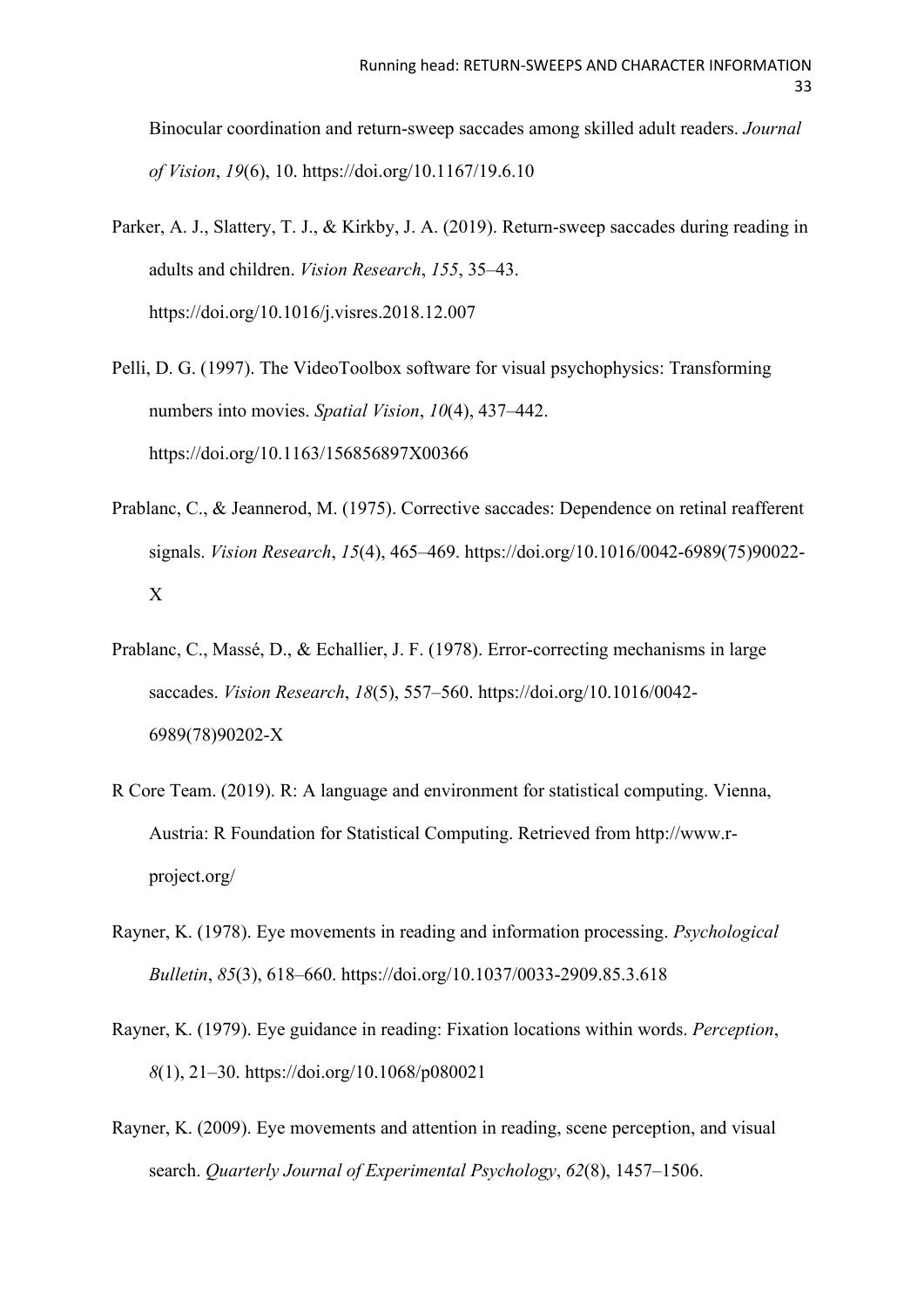https://doi.org/10.1080/17470210902816461

- Reichle, E. D., Warren, T., & McConnell, K. (2009). Using E-Z Reader to model the effects of higher level language processing on eye movements during reading. *Psychonomic Bulletin & Review*, *16*(1), 1–21. https://doi.org/10.3758/PBR.16.1.1
- Shebilske, W. L. (1976). Extraretinal information in corrective saccades and inflow vs outflow theories of visual direction constancy. *Vision Research*, *16*(6), 621–628. https://doi.org/10.1016/0042-6989(76)90009-2
- Shu, H., Zhou, W., Yan, M., & Kliegl, R. (2011). Font size modulates saccade-target selection in chinese reading. *Attention, Perception, and Psychophysics*, *73*(2), 482–490. https://doi.org/10.3758/s13414-010-0029-y
- Slattery, T. J., & Parker, A. J. (2019). Return sweeps in reading: Processing implications of undersweep-fixations. *Psychonomic Bulletin & Review*. https://doi.org/10.3758/s13423- 019-01636-3
- Slattery, T. J., & Rayner, K. (2013). Effects of intraword and interword spacing on eye movements during reading: Exploring the optimal use of space in a line of text. *Attention, Perception, and Psychophysics*, *75*(6), 1275–1292. https://doi.org/10.3758/s13414-013-0463-8
- Slattery, T. J., & Vasilev, M. R. (2019). An eye-movement exploration into return-sweep targeting during reading. *Attention, Perception, & Psychophysics*, *81*(5), 1197–1203. https://doi.org/10.3758/s13414-019-01742-3
- Slattery, T. J., Yates, M., & Angele, B. (2016). Interword and interletter spacing effects during reading revisited: Interactions with word and font characteristics. *Journal of Experimental Psychology: Applied*, *22*(4), 406–422. https://doi.org/10.1037/xap0000104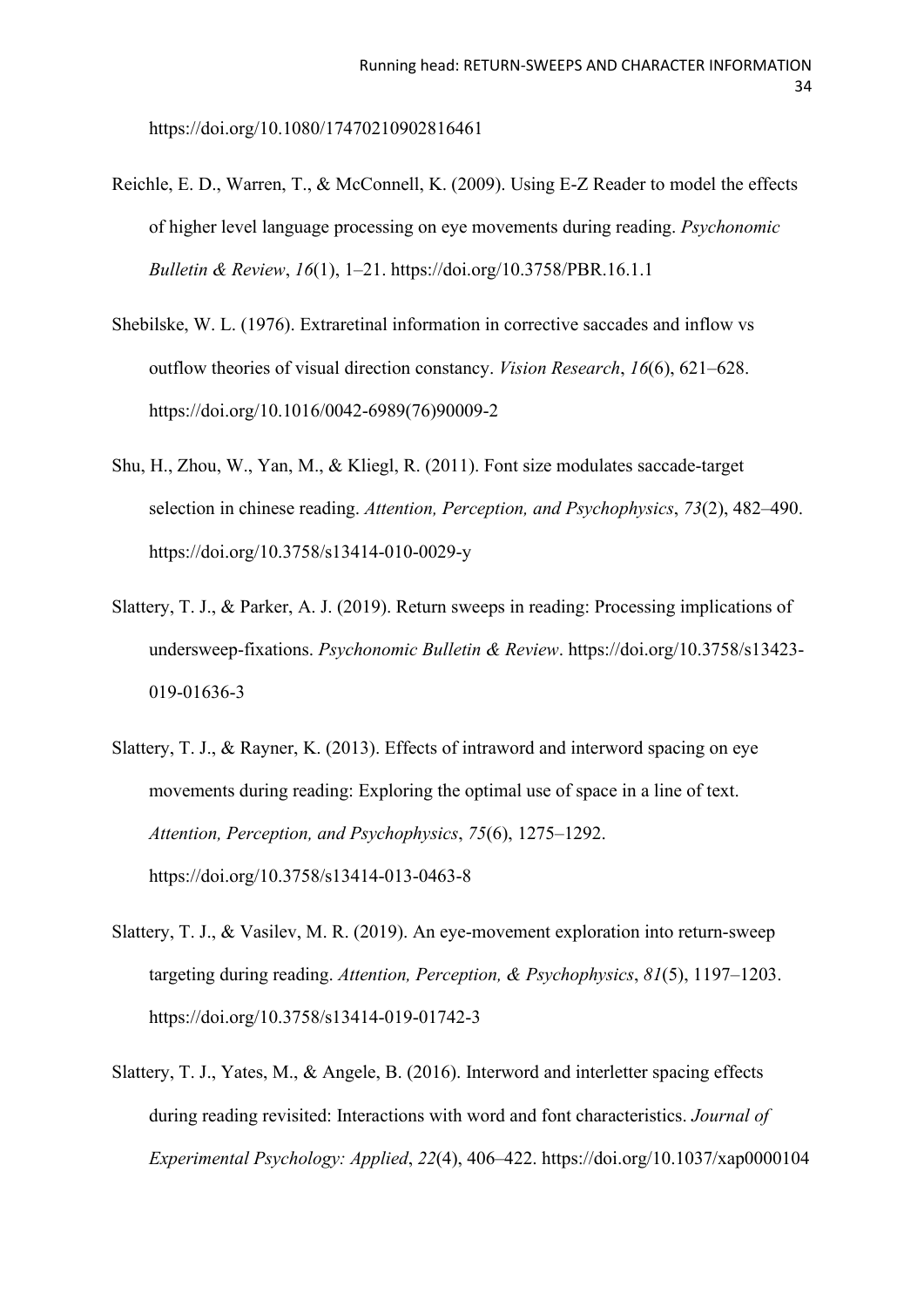- Snell, J., van Leipsig, S., Grainger, J., & Meeter, M. (2018). OB1-reader: A model of word recognition and eye movements in text reading. *Psychological Review*, *125*(6), 969–984. https://doi.org/10.1037/rev0000119
- Sóskuthy, M. (2017). *Generalised additive mixed models for dynamic analysis in linguistics: A practical introduction*. Retrieved from http://eprints.whiterose.ac.uk/113858/2/1703\_05339v1.pdf
- Stracuzzi, D. J., & Kinsey, J. D. (2009). EyeDoctor (Version 0.6.5) [Computer Software]. Retrieved from http://blogs.umass.edu/eyelab
- Tian, J., Ying, H. S., & Zee, D. S. (2013). Revisiting corrective saccades: Role of visual feedback. *Vision Research*, *89*, 54–64. https://doi.org/10.1016/j.visres.2013.07.012
- van Rij, J., Wieling, M., Baayen, H., & van Rijn, H. (2017). "itsadug: Interpreting time series and autocorrelated data using GAMMs." R package version 2.3. Retrieved from https://cran.r-project.org/web/packages/itsadug/
- Vitu, F., O'Regan, J. K., & Mittau, M. (1990). Optimal landing position in reading isolated words and continuous text. *Perception & Psychophysics*, *47*(6), 583–600. https://doi.org/10.3758/BF03203111
- Weber, R. B., & Daroff, R. B. (1971). The metrics of horizontal saccadic eye movements in normal humans. *Vision Research*, *11*(9), 921–928. https://doi.org/10.1016/0042- 6989(71)90212-4
- Westfall, J. (2015). PANGEA: Power analysis for general anova designs. *Unpublished Manuscript*. Retrieved from http://jakewestfall.org/publications/pangea.pdf
- Wickham, H. (2016). *ggplot2: Elegant graphics for data analysis.* New York, USA: Springer-Verlag.